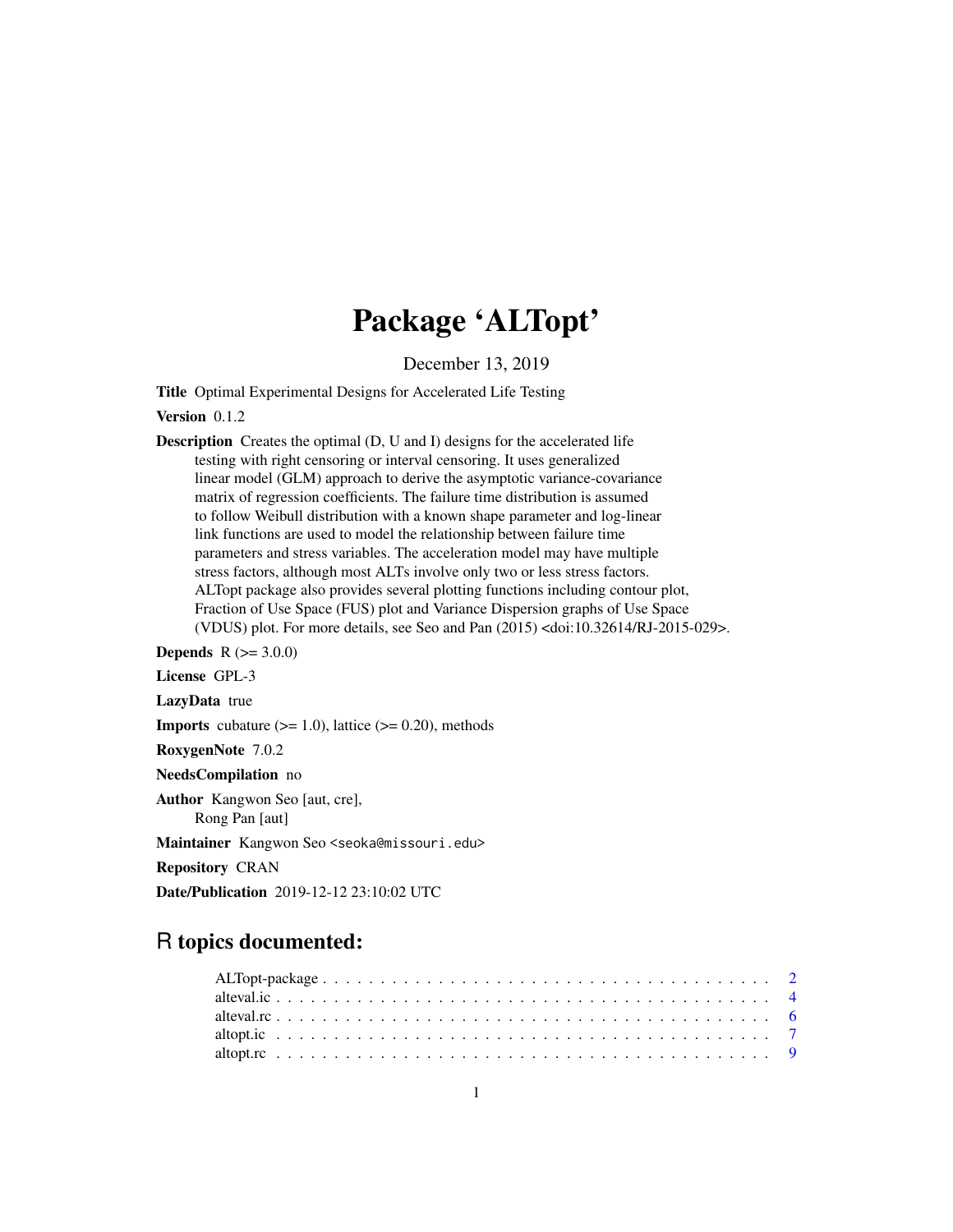# <span id="page-1-0"></span>2 ALTopt-package

| Index |  |
|-------|--|
|       |  |
|       |  |
|       |  |
|       |  |
|       |  |
|       |  |
|       |  |
|       |  |
|       |  |
|       |  |

ALTopt-package *Optimal Experimental Designs for Accelerated Life Testing*

# Description

Creates the optimal (D, U and I) designs for the accelerated life testing with right censoring or interval censoring. It uses generalized linear model (GLM) approach to derive the asymptotic variance-covariance matrix of regression coefficients. The failure time distribution is assumed to follow Weibull distribution with a known shape parameter and log-linear link functions are used to model the relationship between failure time parameters and stress variables. The acceleration model may have multiple stress factors, although most ALTs involve only two or less stress factors. ALTopt package also provides several plotting functions including contour plot, Fraction of Use Space (FUS) plot and Variance Dispersion graphs of Use Space (VDUS) plot. For more details, see Seo and Pan (2015) <doi:10.32614/RJ-2015-029>.

#### Details

| Package:       | <b>ALTopt</b>                                                                                                                             |
|----------------|-------------------------------------------------------------------------------------------------------------------------------------------|
| Version:       | 0.1.2                                                                                                                                     |
| Authors $@R$ : | as.person(c( "Kangwon Seo <seoka@missouri.edu> [aut, cre]", "Rong Pan <rong.pan@asu.edu> [aut]"))</rong.pan@asu.edu></seoka@missouri.edu> |
| Depends:       | $R (= 3.0.0)$                                                                                                                             |
| License:       | GPL-3                                                                                                                                     |
| LazyData:      | true                                                                                                                                      |
| Imports:       | cubature $(>= 1.0)$ , lattice $(>= 0.20)$ , methods                                                                                       |
| Built:         | R 3.6.1; ; 2019-12-12 12:30:00 UTC; windows                                                                                               |
|                |                                                                                                                                           |

Index:

| alteval.ic  | Design evaluation with interval censoring. |
|-------------|--------------------------------------------|
| alteval.rc  | Design evaluation with right censoring.    |
| altopt.ic   | Optimal design with interval censoring.    |
| altopt.rc   | Optimal design with right censoring.       |
| compare.fus | Comparing designs using FUS                |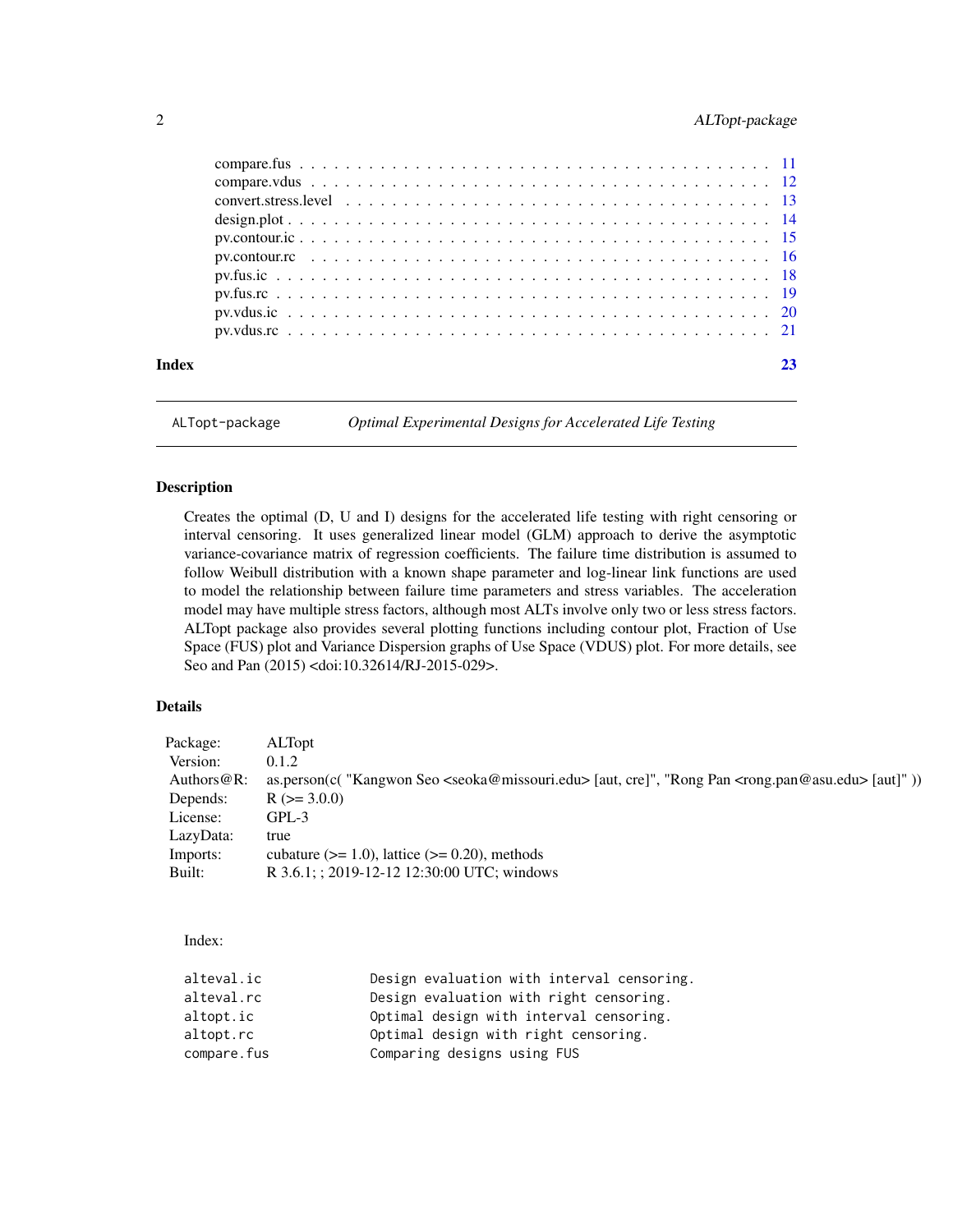# <span id="page-2-0"></span>ALTopt-package 3

| compare.vdus         | Comparing designs using VDUS                                                 |
|----------------------|------------------------------------------------------------------------------|
| convert.stress.level | Coding and decoding stress level                                             |
| design.plot          | Design plot.                                                                 |
| pv.contour.ic        | Contour plot of prediction variance for a<br>design with interval censoring. |
| pv.contour.rc        | Contour plot of prediction variance for a<br>design with right censoring.    |
| pv.fus.ic            | FUS (Fraction of Use Space) plot for interval<br>censoring.                  |
| pv.fus.rc            | FUS (Fraction of Use Space) plot for right<br>censoring.                     |
| pv.vdus.ic           | VDUS (Variance Dispersion of Use Space) plot<br>for interval censoring.      |
| pv.vdus.rc           | VDUS (Variance Dispersion of Use Space) plot<br>for right censoring.         |

#### Author(s)

Kangwon Seo [aut, cre], Rong Pan [aut]

Maintainer: Kangwon Seo <seoka@missouri.edu>

#### References

Seo, K. and Pan, R. (2015) ALTopt: An R Package for Optimal Experimental Design of Accelerated Life Testing. *The R Journal*, 7(2), 177-188.

Monroe, E. M., Pan, R., Anderson-Cook, C. M., Montgomery, D. C. and Borror C. M. (2011) A Generalized Linear Model Approach to Designing Accelerated Life Test Experiments, *Quality and Reliability Engineering International* 27(4), 595–607

Yang, T., Pan, R. (2013) A Novel Approach to Optimal Accelerated Life Test Planning With Interval Censoring, *Reliability, IEEE Transactions on* 62(2), 527–536

# See Also

[altopt.rc](#page-8-1)[,altopt.ic,](#page-6-1)[alteval.rc,](#page-5-1)[alteval.ic,](#page-3-1)[pv.contour.rc](#page-15-1)[,pv.contour.ic](#page-14-1)[,pv.fus.rc,](#page-18-1)[pv.fus.ic,](#page-17-1)pv.vdus.r

```
# D optimal design of two stress factors with right censoring.
Design.D <- altopt.rc("D", 100, 100, 2, 1, formula = \sim x1 + x2 + x1 : x2,
coef = c(0, -4.086, -1.476, 0.01))design.plot(Design.D$opt.design.rounded, x1, x2)
pv.contour.rc(Design.D$opt.design.rounded, x1, x2, 100, 2, 1,
formula = \sim x1 + x2 + x1:x2, coef = c(0, -4.086, -1.476, 0.01),
useCond = c(1.758, 3.159))
FUS.D <- pv.fus.rc(Design.D$opt.design.rounded, 100, 2, 1,
```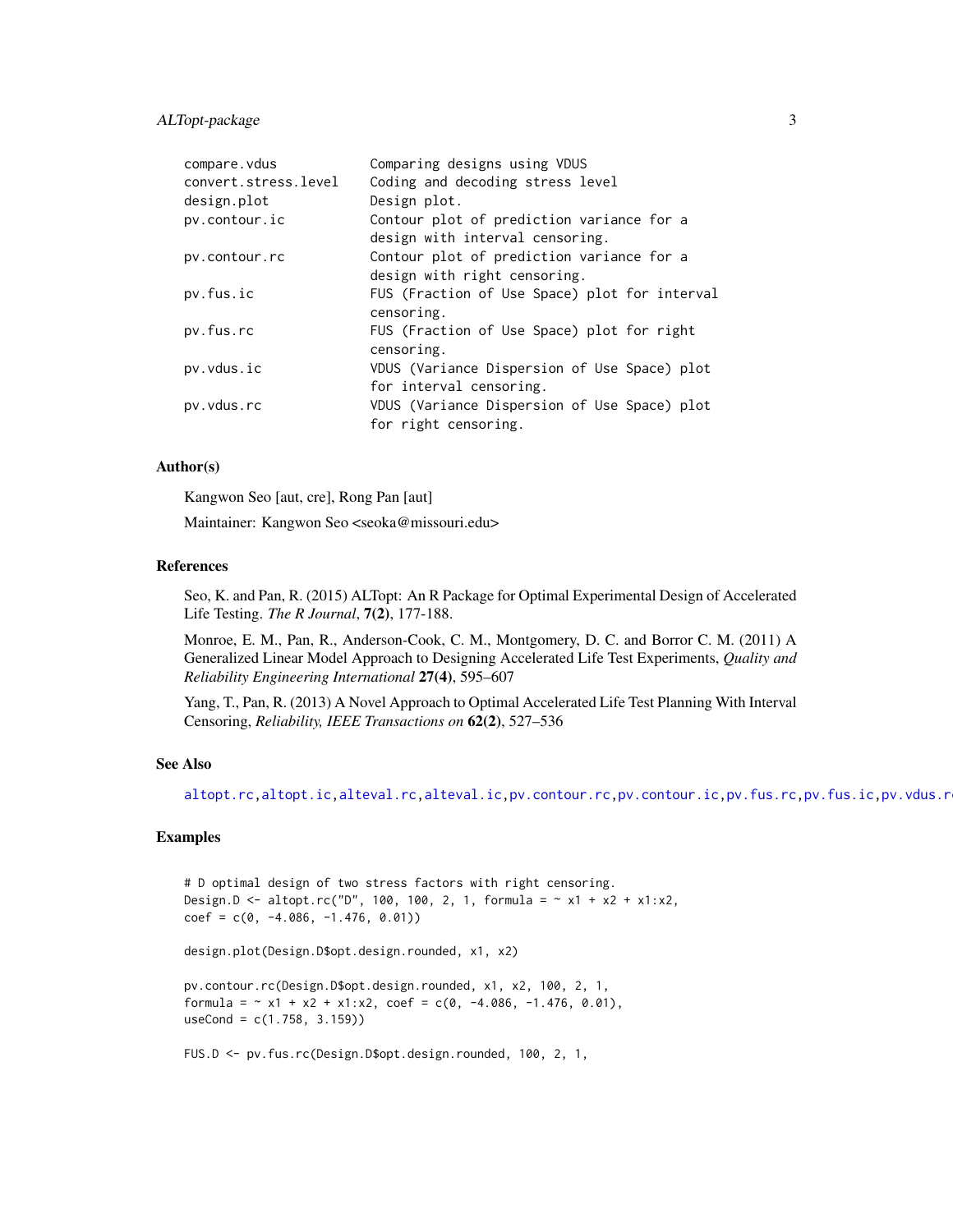```
formula = \sim x1 + x2 + x1:x2, coef = c(0, -4.086, -1.476, 0.01),
useLower = c(1.458, 2.859), useUpper = c(2.058, 3.459))
# U optimal design of two stress factors with right censoring.
Design.U <- altopt.rc("U", 100, 100, 2, 1, formula = \sim x1 + x2 + x1 : x2,
coef = c(0, -4.086, -1.476, 0.01), useCond = c(1.758, 3.159))design.plot(Design.U$opt.design.rounded, x1, x2)
pv.contour.rc(Design.U$opt.design.rounded, x1, x2, 100, 2, 1,
formula = \sim x1 + x2 + x1:x2, coef = c(0, -4.086, -1.476, 0.01),
useCond = c(1.758, 3.159))
FUS.U <- pv.fus.rc(Design.U$opt.design.rounded, 100, 2, 1,
formula = \sim x1 + x2 + x1:x2, coef = c(0, -4.086, -1.476, 0.01),
useLower = c(1.458, 2.859), useUpper = c(2.058, 3.459))
# Comparing D and U optimal design.
compare.fus(FUS.D, FUS.U)
```
<span id="page-3-1"></span>

alteval.ic *Design evaluation with interval censoring.*

#### **Description**

[alteval.ic](#page-3-1) calculates the objective function value (D, U or I) for a given design with interval censoring plan.

#### Usage

```
alteval.ic(
  designTable,
  optType,
  t,
  k,
  nf,
  alpha,
  formula,
  coef,
  useCond,
  useLower,
  useUpper
)
```
### **Arguments**

designTable a data frame containing the coordinates and the number of allocation of each design point. The design created by either [altopt.rc](#page-8-1) or [altopt.ic](#page-6-1) or any design matrix with the same form as those can be provided for this argument.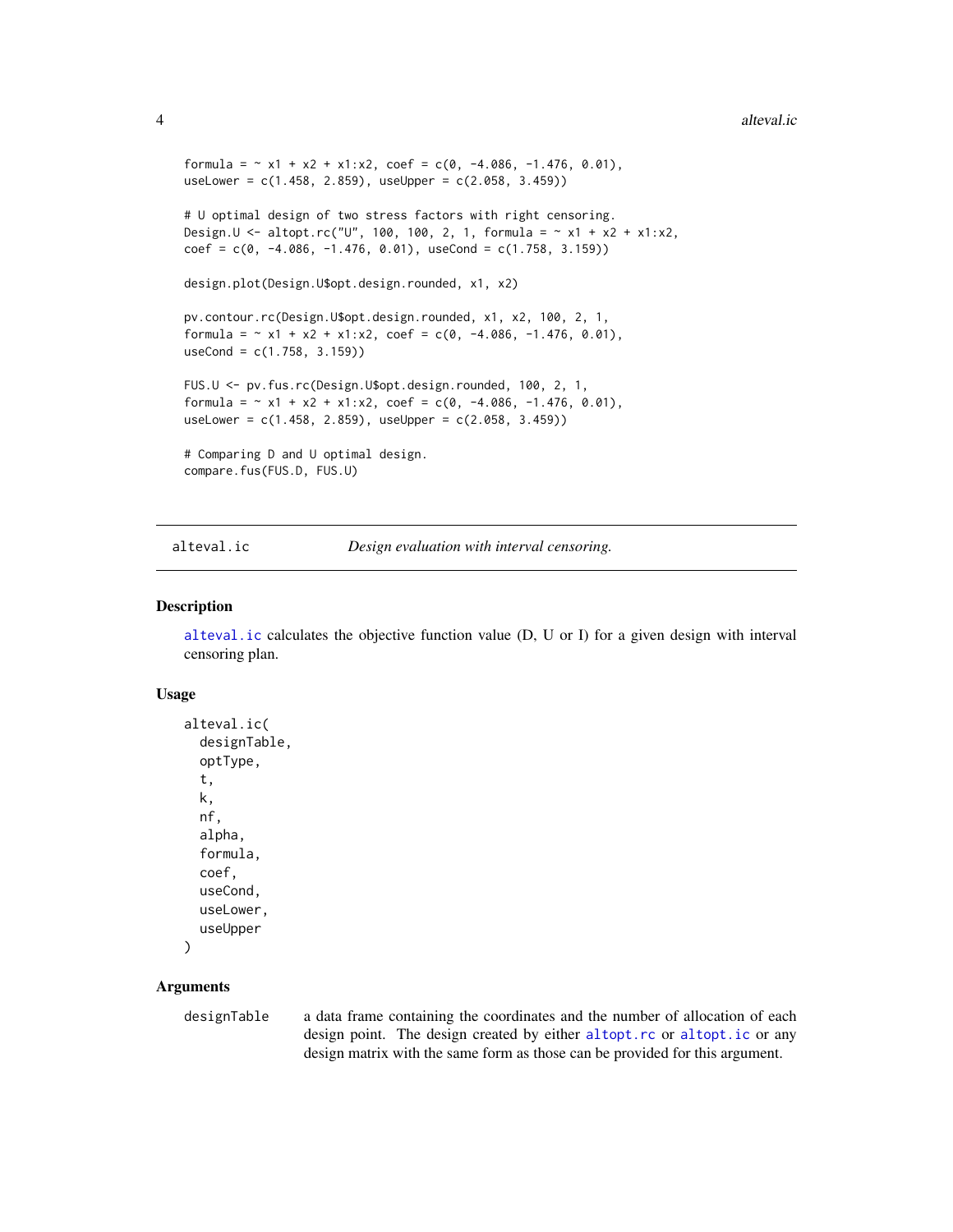#### alteval.ic 5

| optType  | the choice of " $D$ ", " $U$ " and " $I$ " optimality.                                                                                                                     |
|----------|----------------------------------------------------------------------------------------------------------------------------------------------------------------------------|
| t        | the total testing time.                                                                                                                                                    |
| k        | the number of time intervals.                                                                                                                                              |
| nf       | the number of stress factors.                                                                                                                                              |
| alpha    | the value of the shape parameter of Weibull distribution.                                                                                                                  |
| formula  | the object of class formula which is the linear predictor model.                                                                                                           |
| coef     | the numeric vector containing the coefficients of each term in formula.                                                                                                    |
| useCond  | the numeric vector of use condition. It should be provided when optType is<br>"U". The length of the vector should be same as the number of stress factors.                |
| useLower | the numeric vector of lower bound of use region. It should be provided when<br>optType is "I". The length of the vector should be same as the number of stress<br>factors. |
| useUpper | the numeric vector of upper bound of use region. It should be provided when<br>optType is "I". The length of the vector should be same as the number of stress<br>factors. |

# Value

The objective function value corresponded by optType for a given design with interval censoring plan.

# See Also

[altopt.ic](#page-6-1)

```
# Evaluation of factorial design for interval censoring.
x1 \leftarrow c(0, 1, 0, 1)x2 \leq -c(0, 0, 1, 1)allocation <- c(25, 25, 25, 25)
facDes <- data.frame(x1, x2, allocation)
alteval.ic(facDes, "D", 30, 5, 2, 1, formula = \sim x1 + x2 + x1:x2,
coef = c(0, -4.086, -1.476, 0.01))alteval.ic(facDes, "U", 30, 5, 2, 1, formula = \sim x1 + x2 + x1:x2,
coef = c(0, -4.086, -1.476, 0.01), useCond = c(1.758, 3.159))
alteval.ic(facDes, "I", 30, 5, 2, 1, formula = \sim x1 + x2 + x1 : x2,
coef = c(0, -4.086, -1.476, 0.01), useLower = c(1.458, 2.859), useUpper = c(2.058, 3.459))
```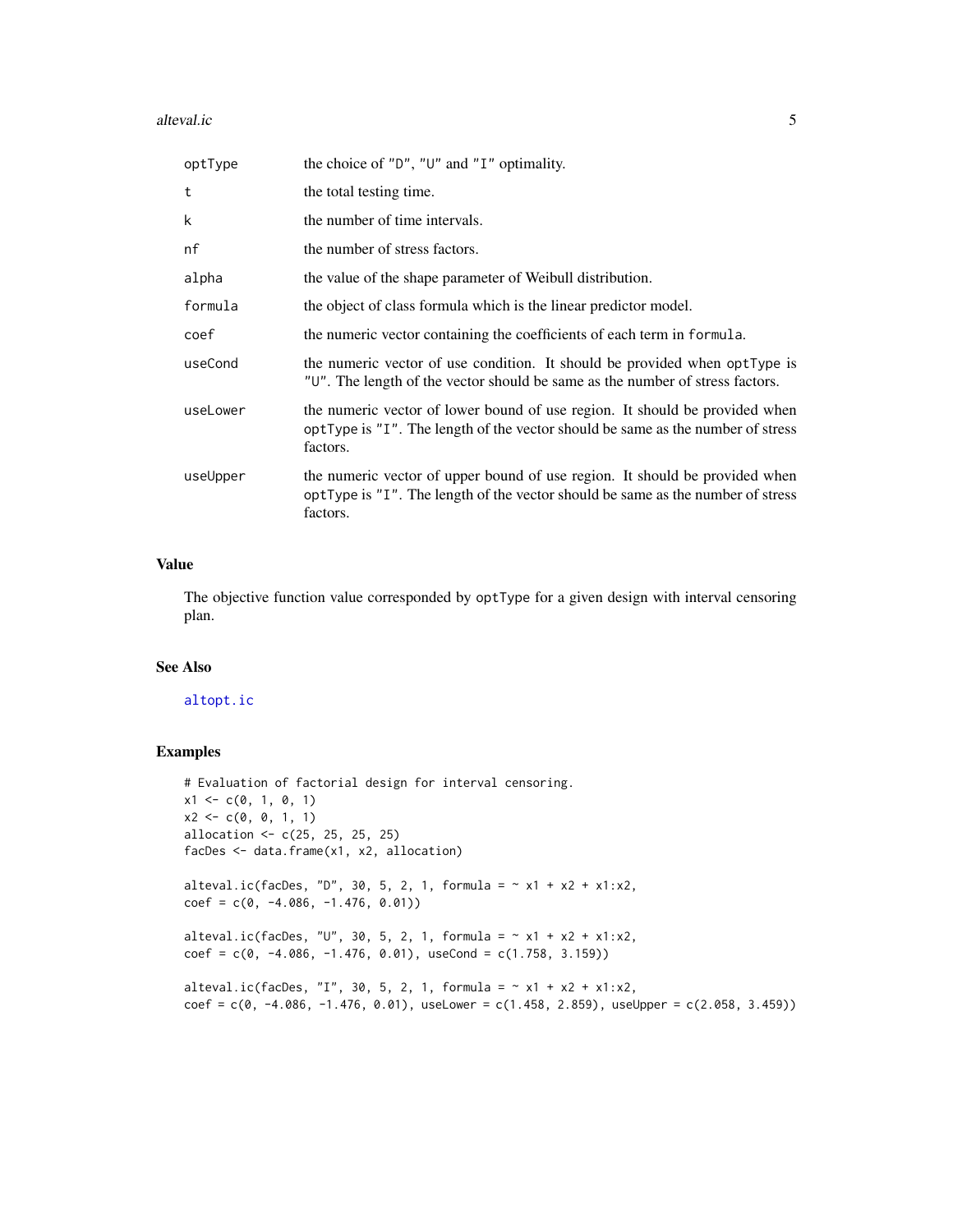<span id="page-5-1"></span><span id="page-5-0"></span>

# Description

[alteval.rc](#page-5-1) calculates the objective function value (D, U or I) for a given design with right censoring plan.

# Usage

```
alteval.rc(
 designTable,
 optType,
  tc,
  nf,
  alpha,
 formula,
 coef,
 useCond,
 useLower,
  useUpper
)
```
# Arguments

| designTable | a data frame containing the coordinates and the number of allocation of each<br>design point. The design created by either altopt.rc or altopt.ic or any<br>design matrix with the same form as those can be provided for this argument. |
|-------------|------------------------------------------------------------------------------------------------------------------------------------------------------------------------------------------------------------------------------------------|
| optType     | the choice of " $D$ ", " $U$ " and " $I$ " optimality.                                                                                                                                                                                   |
| tc          | the censoring time.                                                                                                                                                                                                                      |
| nf          | the number of stress factors.                                                                                                                                                                                                            |
| alpha       | the value of the shape parameter of Weibull distribution.                                                                                                                                                                                |
| formula     | the object of class formula which is the linear predictor model.                                                                                                                                                                         |
| coef        | the numeric vector containing the coefficients of each term in formula.                                                                                                                                                                  |
| useCond     | the numeric vector of use condition. It should be provided when optType is<br>"U". The length of the vector should be same as the number of stress factors.                                                                              |
| useLower    | the numeric vector of lower bound of use region. It should be provided when<br>optType is "I". The length of the vector should be same as the number of stress<br>factors.                                                               |
| useUpper    | the numeric vector of upper bound of use region. It should be provided when<br>optType is "I". The length of the vector should be same as the number of stress<br>factors.                                                               |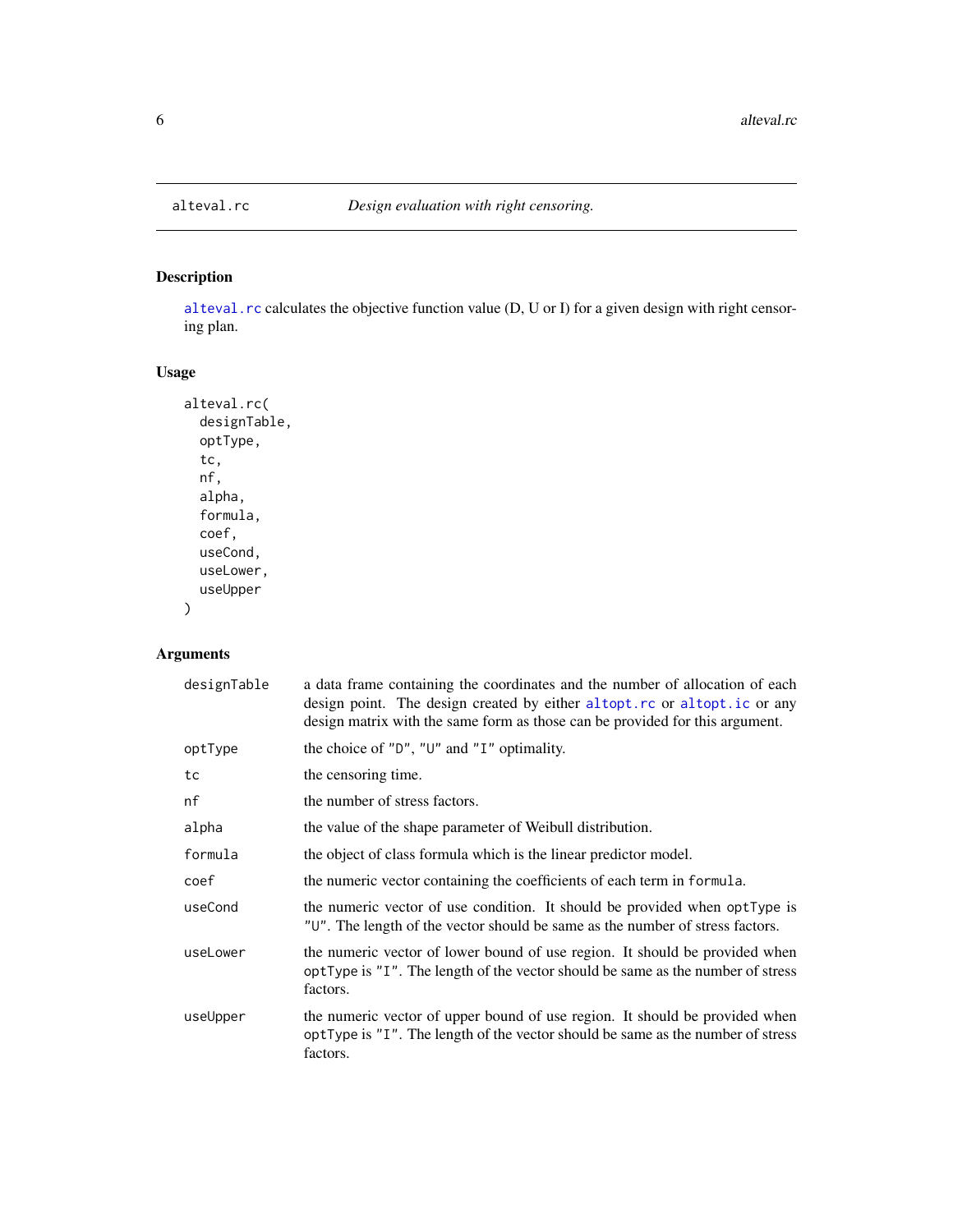<span id="page-6-0"></span>altopt.ic 7

# Value

The objective function value corresponded by optType for a given design with right censoring plan.

#### See Also

[altopt.rc](#page-8-1)

### Examples

```
# Evaluation of factorial design for right censoring.
x1 \leftarrow c(0, 1, 0, 1)x2 \leq -c(0, 0, 1, 1)allocation <- c(25, 25, 25, 25)
facDes <- data.frame(x1, x2, allocation)
alteval.rc(facDes, "D", 100, 2, 1, formula = \sim x1 + x2 + x1 : x2,
coef = c(0, -4.086, -1.476, 0.01))alteval.rc(facDes, "U", 100, 2, 1, formula = \sim x1 + x2 + x1 : x2,
coef = c(0, -4.086, -1.476, 0.01), useCond = c(1.758, 3.159))alteval.rc(facDes, "I", 100, 2, 1, formula = \sim x1 + x2 + x1:x2,
coef = C(0, -4.086, -1.476, 0.01), useLower = c(1.458, 2.859), useUpper = c(2.058, 3.459)
```
<span id="page-6-1"></span>altopt.ic *Optimal design with interval censoring.*

# Description

[altopt.ic](#page-6-1) creates D, U or I optimal design of the accelerated life testing with interval censoring plan.

#### Usage

altopt.ic( optType, N, t, k, nf, alpha, formula, coef, useCond, useLower, useUpper,  $nOpt = 1$ ,  $nKM = 30,$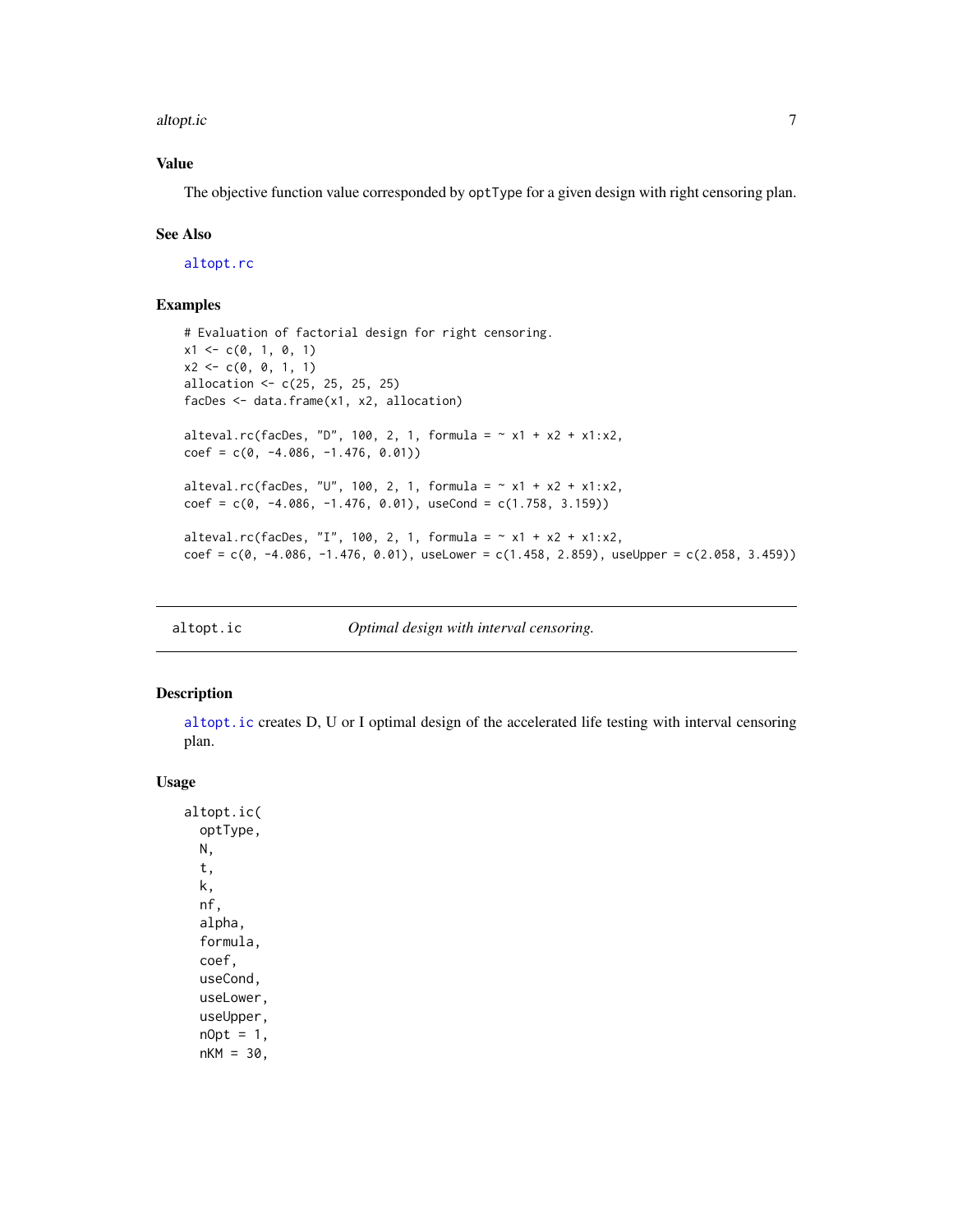#### 8 altopt.ic

nCls = NULL  $\lambda$ 

# Arguments

| optType  | the choice of " $D$ ", " $U$ " and " $I$ " optimality.                                                                                                                     |
|----------|----------------------------------------------------------------------------------------------------------------------------------------------------------------------------|
| N        | the number of test units.                                                                                                                                                  |
| t        | the total testing time.                                                                                                                                                    |
| k        | the number of time intervals.                                                                                                                                              |
| nf       | the number of stress factors.                                                                                                                                              |
| alpha    | the value of the shape parameter of Weibull distribution.                                                                                                                  |
| formula  | the object of class formula which is the linear predictor model.                                                                                                           |
| coef     | the numeric vector containing the coefficients of each term in formula.                                                                                                    |
| useCond  | the numeric vector of use condition. It should be provided when optType is<br>"U". The length of the vector should be same as the number of stress factors.                |
| useLower | the numeric vector of lower bound of use region. It should be provided when<br>optType is "I". The length of the vector should be same as the number of stress<br>factors. |
| useUpper | the numeric vector of upper bound of use region. It should be provided when<br>optType is "I". The length of the vector should be same as the number of stress<br>factors. |
| n0pt     | the number of repetition of optimization process. Default is 1.                                                                                                            |
| nKM      | the number of repetition of k-means clustering. Default is 20.                                                                                                             |
| nCls     | the number of clusters used for k-means clustering. If not specified, it is set as<br>the number of parameters in the linear predictor model.                              |

#### Value

A list with components

- call: the matched call.
- opt.design.ori: the original optimal design.
- opt.value.ori: the objective function value of opt.design.ori.
- opt.design.rounded: the optimal design clustered by rounding in third decimal points.
- opt.value.rounded: the objective function value of opt.design.rounded.
- opt.design.kmeans: the optimal design clustered by [kmeans](#page-0-0).
- opt.value.kmeans: the objective function value of opt.design.kmeans.

#### References

Monroe, E. M., Pan, R., Anderson-Cook, C. M., Montgomery, D. C. and Borror C. M. (2011) A Generalized Linear Model Approach to Designing Accelerated Life Test Experiments, *Quality and Reliability Engineering International* 27(4), 595–607

Yang, T., Pan, R. (2013) A Novel Approach to Optimal Accelerated Life Test Planning With Interval Censoring, *Reliability, IEEE Transactions on* 62(2), 527–536

<span id="page-7-0"></span>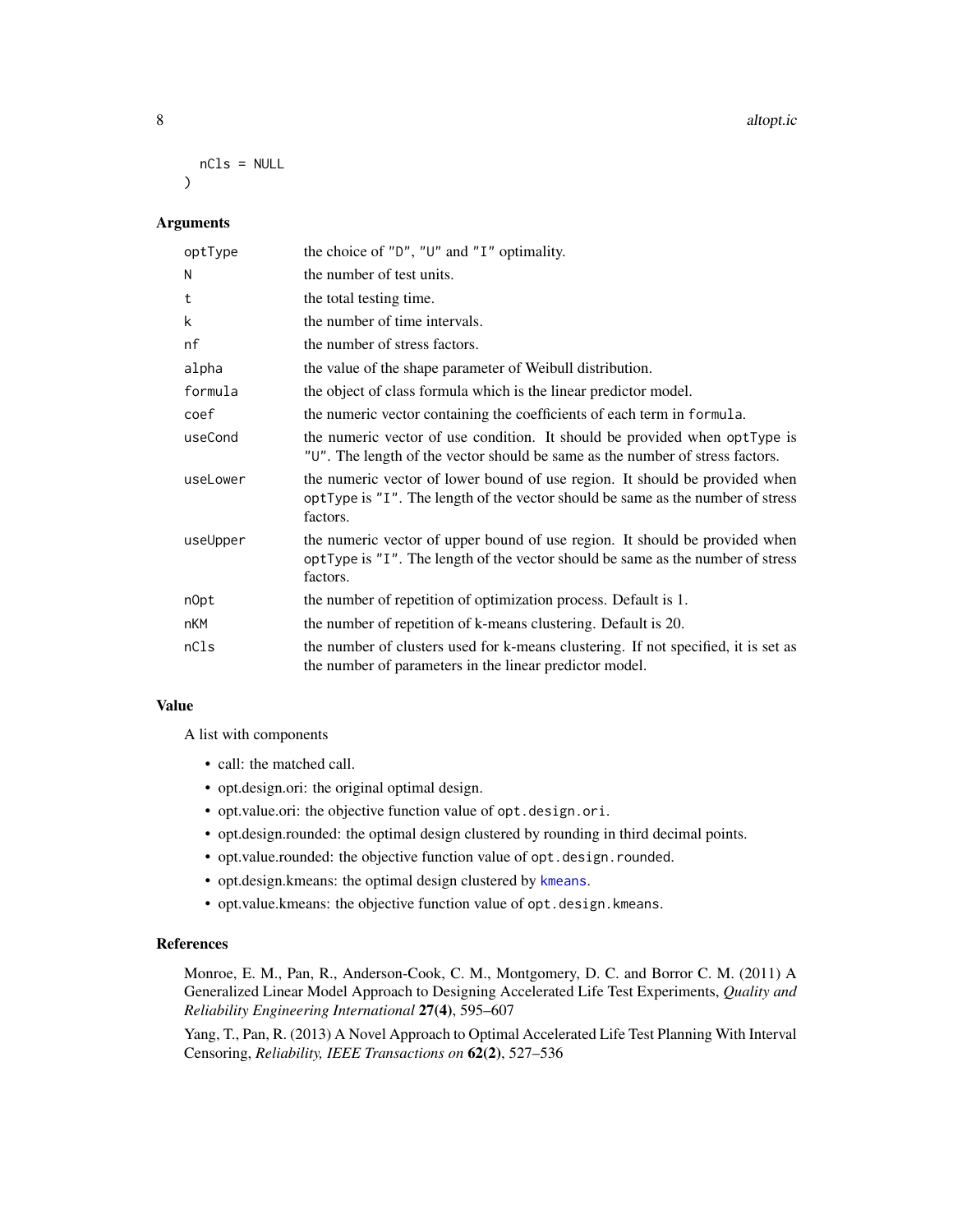#### <span id="page-8-0"></span>altopt.rc 9

# See Also

[kmeans](#page-0-0), [alteval.ic](#page-3-1)

# Examples

```
## Not run:
# Generating D optimal design for interval censoring.
altopt.ic("D", 100, 30, 5, 2, 1, formula = \sim x1 + x2 + x1:x2,
coef = c(0, -4.086, -1.476, 0.01))# Generating U optimal design for interval censoring.
altopt.ic("D", 100, 30, 5, 2, 1, formula = \sim x1 + x2 + x1:x2,
coef = c(0, -4.086, -1.476, 0.01), useCond = c(1.758, 3.159))# Generating I optimal design for interval censoring.
altopt.ic("D", 100, 30, 5, 2, 1, formula = \sim x1 + x2 + x1:x2,
coef = c(0, -4.086, -1.476, 0.01), useLower = c(1.458, 2.859),useUpper = c(2.058, 3.459))
## End(Not run)
```
<span id="page-8-1"></span>altopt.rc *Optimal design with right censoring.*

#### Description

[altopt.rc](#page-8-1) creates D, U or I optimal design of the accelerated life testing with right censoring plan.

## Usage

```
altopt.rc(
  optType,
 N,
  tc,
 nf,
  alpha,
  formula,
 coef,
 useCond,
  useLower,
 useUpper,
 nOpt = 1,
 nKM = 30,nCls = NULL
)
```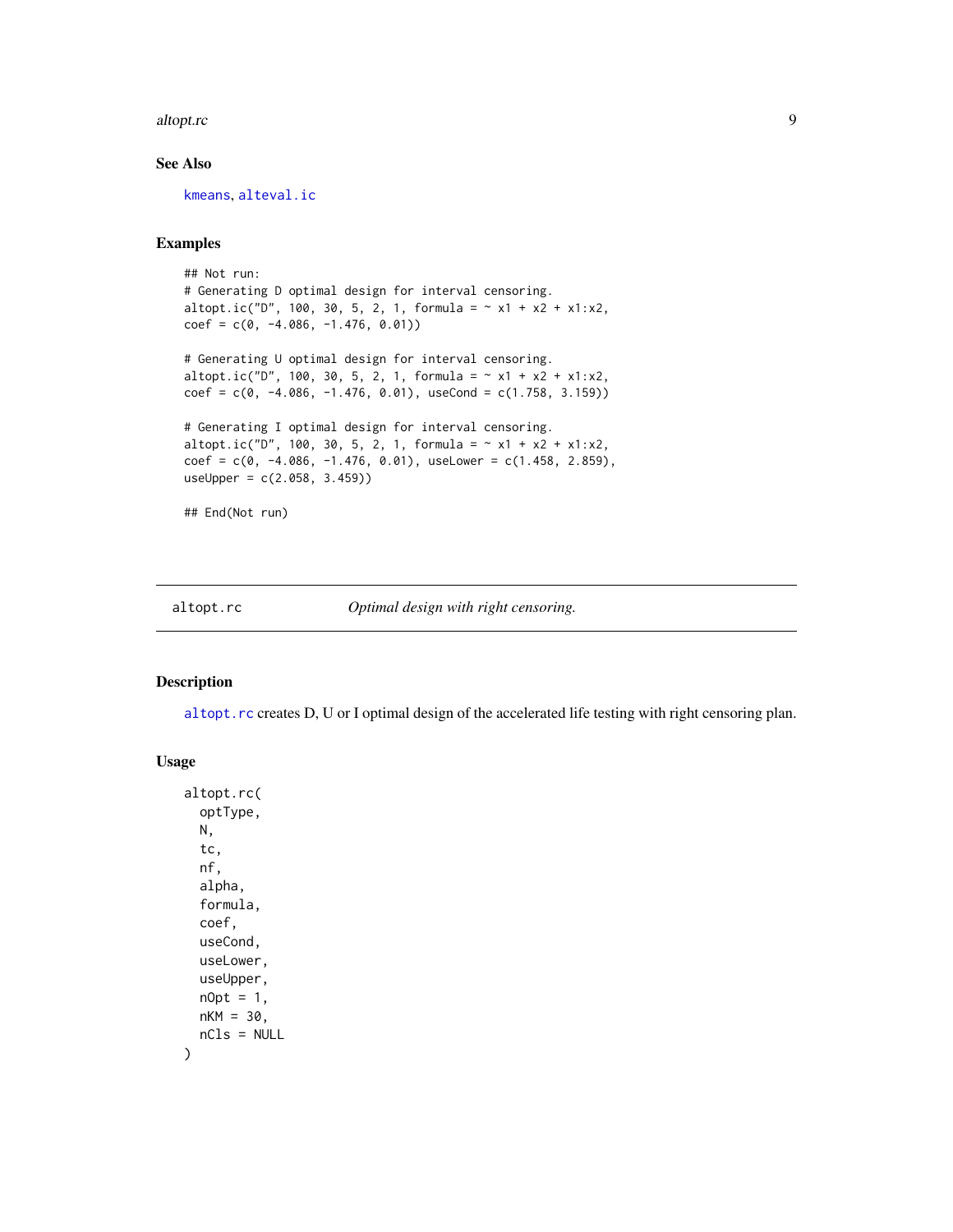<span id="page-9-0"></span>10 altopt.rc

#### **Arguments**

| optType  | the choice of " $D$ ", " $U$ " and " $I$ " optimality.                                                                                                                     |
|----------|----------------------------------------------------------------------------------------------------------------------------------------------------------------------------|
| N        | the number of test units.                                                                                                                                                  |
| tc       | the censoring time.                                                                                                                                                        |
| nf       | the number of stress factors.                                                                                                                                              |
| alpha    | the value of the shape parameter of Weibull distribution.                                                                                                                  |
| formula  | the object of class formula which is the linear predictor model.                                                                                                           |
| coef     | the numeric vector containing the coefficients of each term in formula.                                                                                                    |
| useCond  | the numeric vector of use condition. It should be provided when optType is<br>"U". The length of the vector should be same as the number of stress factors.                |
| useLower | the numeric vector of lower bound of use region. It should be provided when<br>optType is "I". The length of the vector should be same as the number of stress<br>factors. |
| useUpper | the numeric vector of upper bound of use region. It should be provided when<br>optType is "I". The length of the vector should be same as the number of stress<br>factors. |
| n0pt     | the number of repetition of optimization process. Default is 1.                                                                                                            |
| nKM      | the number of repetition of k-means clustering. Default is 20.                                                                                                             |
| nCls     | the number of clusters used for k-means clustering. If not specified, it is set as<br>the number of parameters in the linear predictor model.                              |

#### Value

A list with components

- call: the matched call.
- opt.design.ori: the original optimal design.
- opt.value.ori: the objective function value of opt.design.ori.
- opt.design.rounded: the optimal design clustered by rounding in third decimal points.
- opt.value.rounded: the objective function value of opt.design.rounded.
- opt.design.kmeans: the optimal design clustered by [kmeans](#page-0-0).
- opt.value.kmeans: the objective function value of opt.design.kmeans.

#### References

Monroe, E. M., Pan, R., Anderson-Cook, C. M., Montgomery, D. C. and Borror C. M. (2011) A Generalized Linear Model Approach to Designing Accelerated Life Test Experiments, *Quality and Reliability Engineering International* 27(4), 595–607

Yang, T., Pan, R. (2013) A Novel Approach to Optimal Accelerated Life Test Planning With Interval Censoring, *Reliability, IEEE Transactions on* 62(2), 527–536

# See Also

[kmeans](#page-0-0), [alteval.rc](#page-5-1)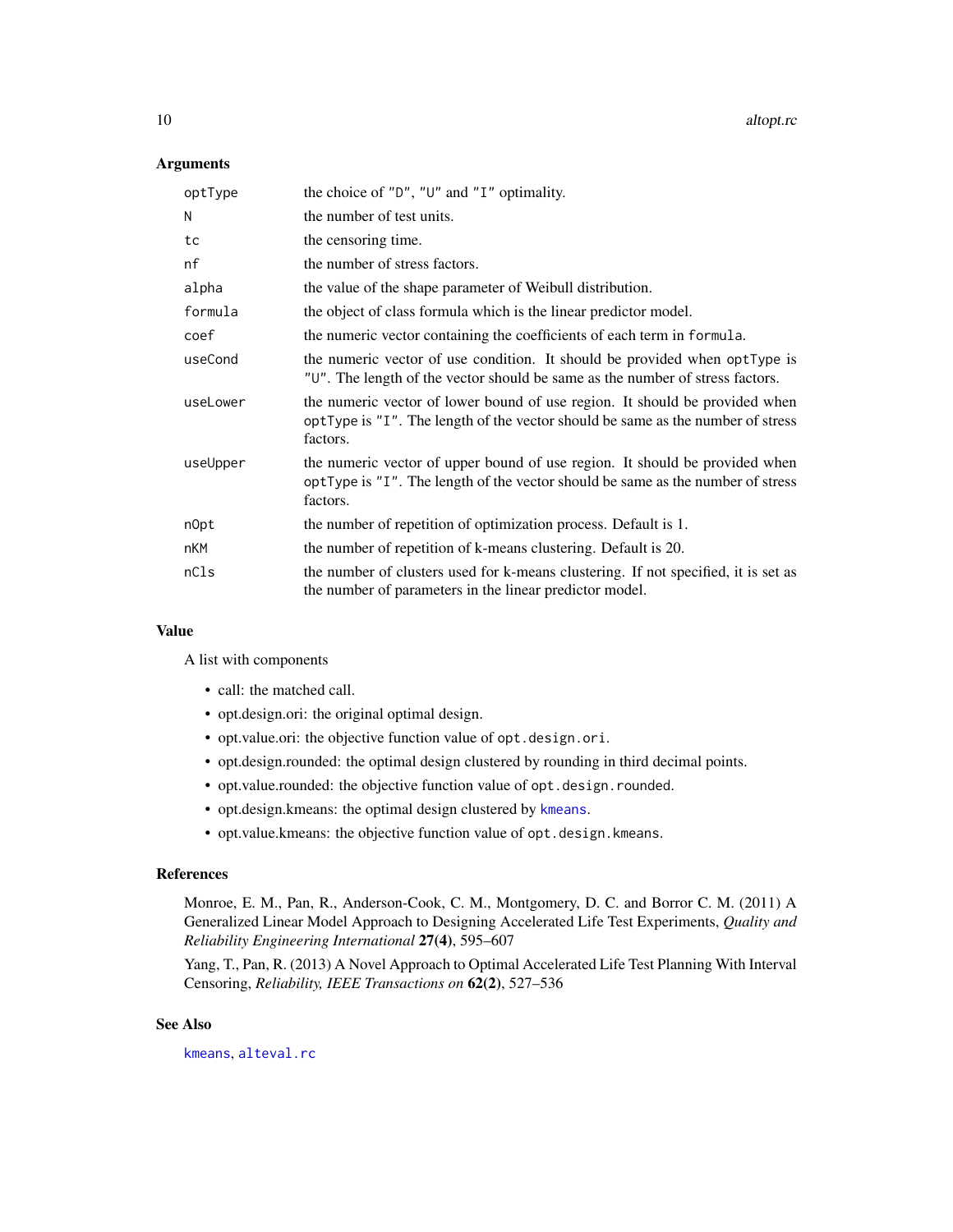# <span id="page-10-0"></span>compare.fus 11

#### Examples

```
## Not run:
# Generating D optimal design for right censoring.
altopt.rc("D", 100, 100, 2, 1, formula = \sim x1 + x2 + x1:x2,
coef = c(0, -4.086, -1.476, 0.01))# Generating U optimal design for right censoring.
altopt.rc("D", 100, 100, 2, 1, formula = \sim x1 + x2 + x1:x2,
coef = c(0, -4.086, -1.476, 0.01), useCond = c(1.758, 3.159)# Generating I optimal design for right censoring.
altopt.rc("D", 100, 100, 2, 1, formula = \sim x1 + x2 + x1:x2,
coef = c(0, -4.086, -1.476, 0.01), useLower = c(1.458, 2.859),useUpper = c(2.058, 3.459)## End(Not run)
```
<span id="page-10-1"></span>compare.fus *Comparing designs using FUS*

#### Description

[compare.fus](#page-10-1) draws the FUS plots of multiple designs on a single frame.

#### Usage

```
compare.fus(...)
```
#### Arguments

... Objects created by pv. fus.rc or pv. fus.ic.

#### Value

FUS plots of multiple designs.

#### See Also

[pv.fus.rc](#page-18-1), [pv.fus.ic](#page-17-1)

```
## Not run:
# Generating D optimal design and FUS plot.
Dopt <- altopt.rc("D", 100, 100, 2, 1, formula = \sim x1 + x2 + x1:x2,
coef = c(0, -4.086, -1.476, 0.01))FUS.D <- pv.fus.rc(Dopt$opt.design.rounded, 100, 2, 1,
formula = \sim x1 + x2 + x1:x2, coef = c(0, -4.086, -1.476, 0.01),
```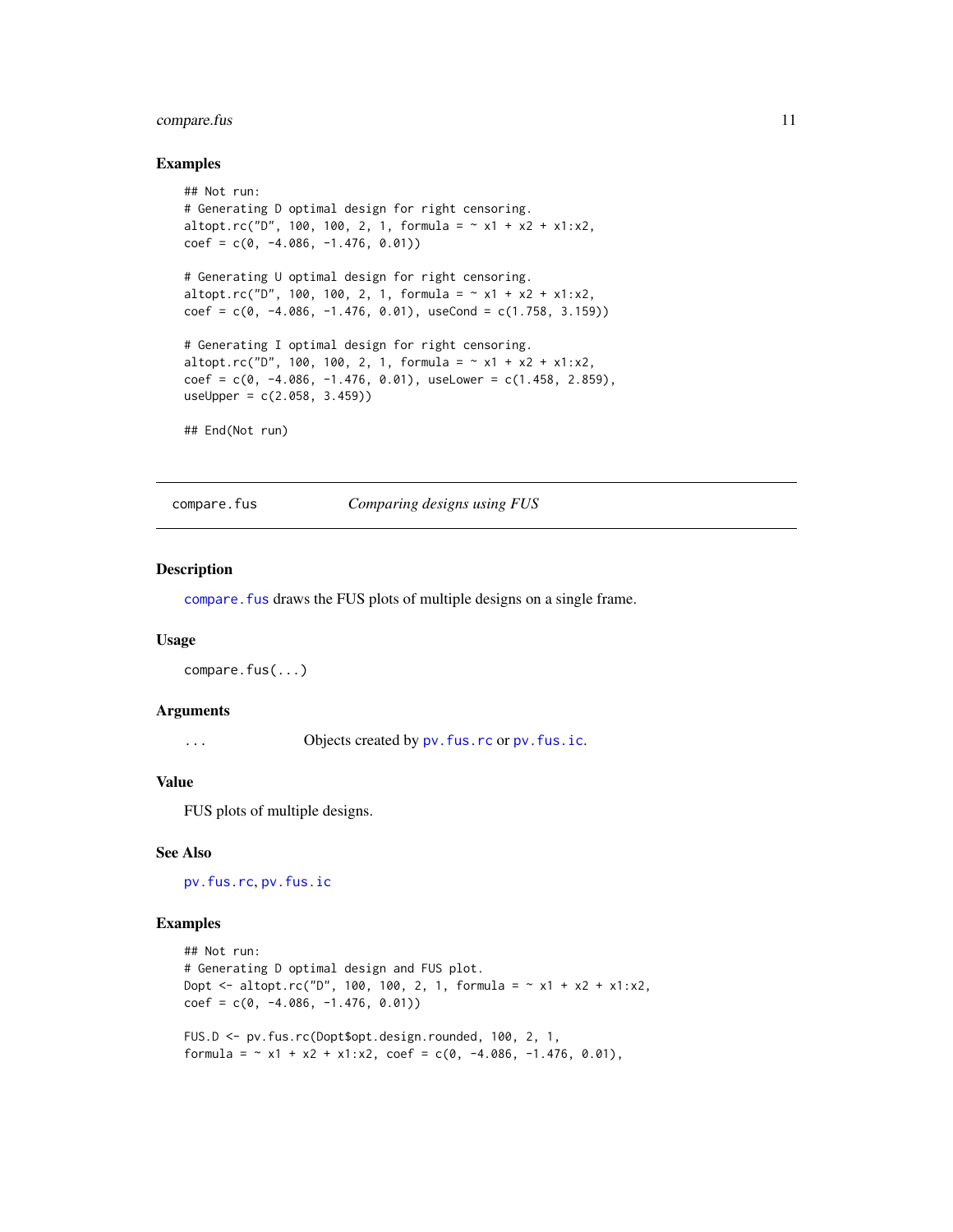```
useLower = c(1.458, 2.859), useUpper = c(2.058, 3.459))
# Generating U optimal design and FUS plot.
Uopt \le altopt.rc("U", 100, 100, 2, 1, formula = \sim x1 + x2 + x1:x2,
coef = c(0, -4.086, -1.476, 0.01), useCond = c(1.758, 3.159))FUS.U <- pv.fus.rc(Uopt$opt.design.rounded, 100, 2, 1,
formula = \sim x1 + x2 + x1:x2, coef = c(0, -4.086, -1.476, 0.01),
useLower = c(1.458, 2.859), useUpper = c(2.058, 3.459)# Comparing D and U optimal designs.
compare.fus(FUS.D, FUS.U)
## End(Not run)
```
<span id="page-11-1"></span>compare.vdus *Comparing designs using VDUS*

#### Description

compare. vdus draws the VDUS plots of multiple designs on a single frame.

#### Usage

```
compare.vdus(...)
```
#### Arguments

... Objects created by pv. vdus.rc or pv. vdus.ic.

# Value

VDUS plots of multiple designs.

#### See Also

[pv.vdus.rc](#page-20-1), [pv.vdus.ic](#page-19-1)

#### Examples

```
## Not run:
# Generating D optimal design and VDUS plot.
Dopt <- altopt.rc("D", 100, 100, 2, 1, formula = \sim x1 + x2 + x1 : x2,
coef = c(0, -4.086, -1.476, 0.01))VDUS.D <- pv.vdus.rc(Dopt$opt.design.rounded, 100, 2, 1,
formula = \sim x1 + x2 + x1:x2, coef = c(0, -4.086, -1.476, 0.01),
useLower = c(1.458, 2.859), useUpper = c(2.058, 3.459))
```
# Generating U optimal design and VDUS plot.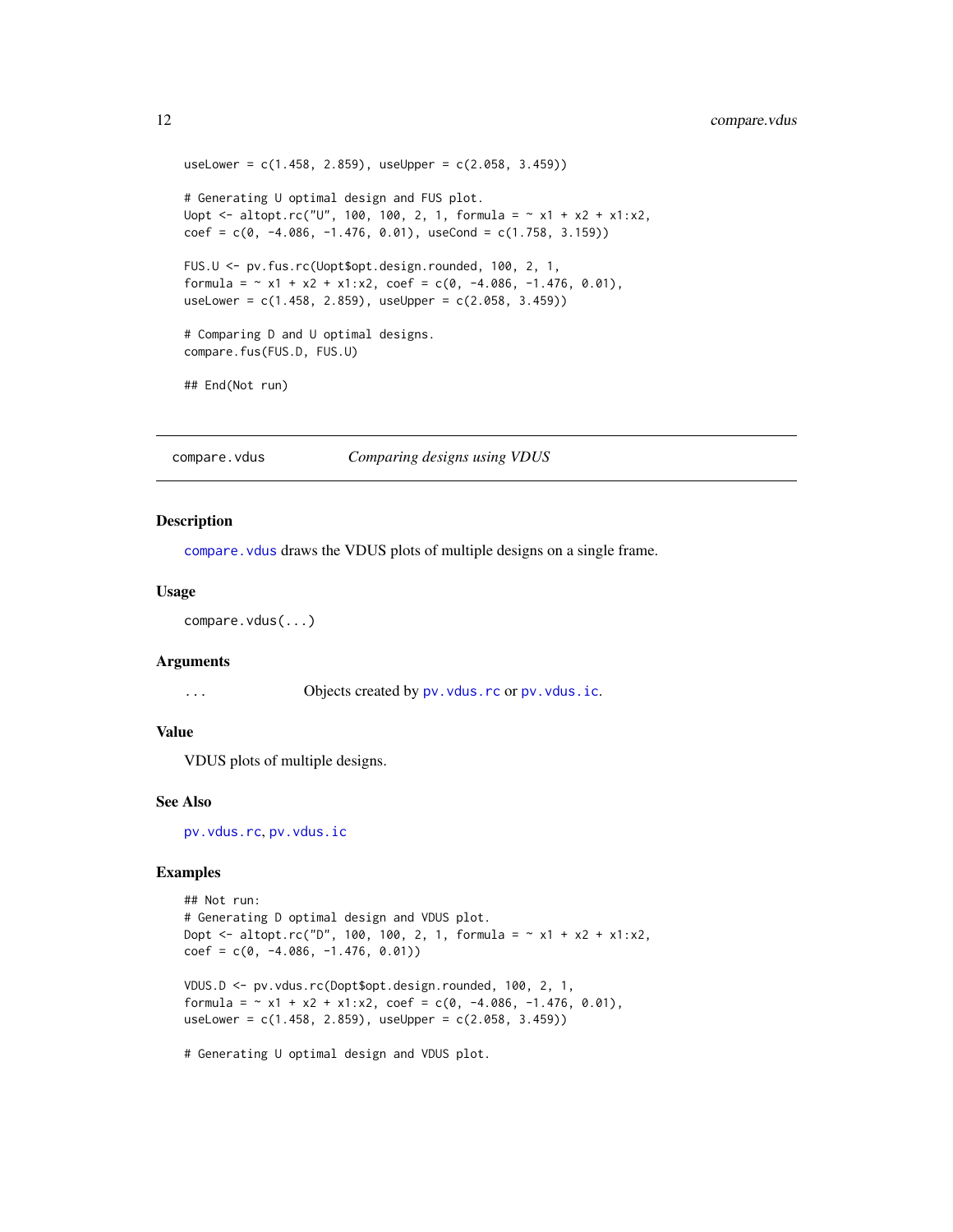### <span id="page-12-0"></span>convert.stress.level 13

```
Uopt \le - altopt.rc("U", 100, 100, 2, 1, formula = \sim x1 + x2 + x1:x2,
coef = c(0, -4.086, -1.476, 0.01), useCond = c(1.758, 3.159))
VDUS.U <- pv.vdus.rc(Uopt$opt.design.rounded, 100, 2, 1,
formula = \sim x1 + x2 + x1:x2, coef = c(0, -4.086, -1.476, 0.01),
useLower = c(1.458, 2.859), useUpper = c(2.058, 3.459))
# Comparing D and U optimal designs.
compare.vdus(VDUS.D, VDUS.U)
## End(Not run)
```
<span id="page-12-1"></span>convert.stress.level *Coding and decoding stress level*

#### Description

Convert the stress levels from the actual levels to standardized levels, and vice versa.

### Usage

```
convert.stress.level(lowStLv, highStLv, actual = NULL, stand = NULL)
```
#### Arguments

| lowStLv  | a numeric vector containing the actual lowest stress level of each stress variable<br>in design region.  |
|----------|----------------------------------------------------------------------------------------------------------|
| highStLv | a numeric vector containing the actual highest stress level of each stress variable<br>in design region. |
| actual   | a data frame or numeric vector containing the design points in actual units.                             |
| stand    | a data frame or numeric vector containing the design points in standardized<br>units.                    |

#### Value

When actual is provided, the function converts it to the standardized units and when stand is provided, the function converts it to the actual units.

```
## Not run:
 # Generating D optimal design in coded unit.
 Design \le altopt.rc(optType = "D", N = 100, tc = 100, nf = 2, alpha = 1,
 formula = -x1 + x2 + x1 : x2, coef = c(0, -4.086, -1.476, 0.01))# Transform the coded unit to actual stress variable's level.
 convert.stress.level(lowStLv = c(34.834, 4.094), highStLv = c(30.288, 4.5),
 stand = Design$opt.design.rounded)
```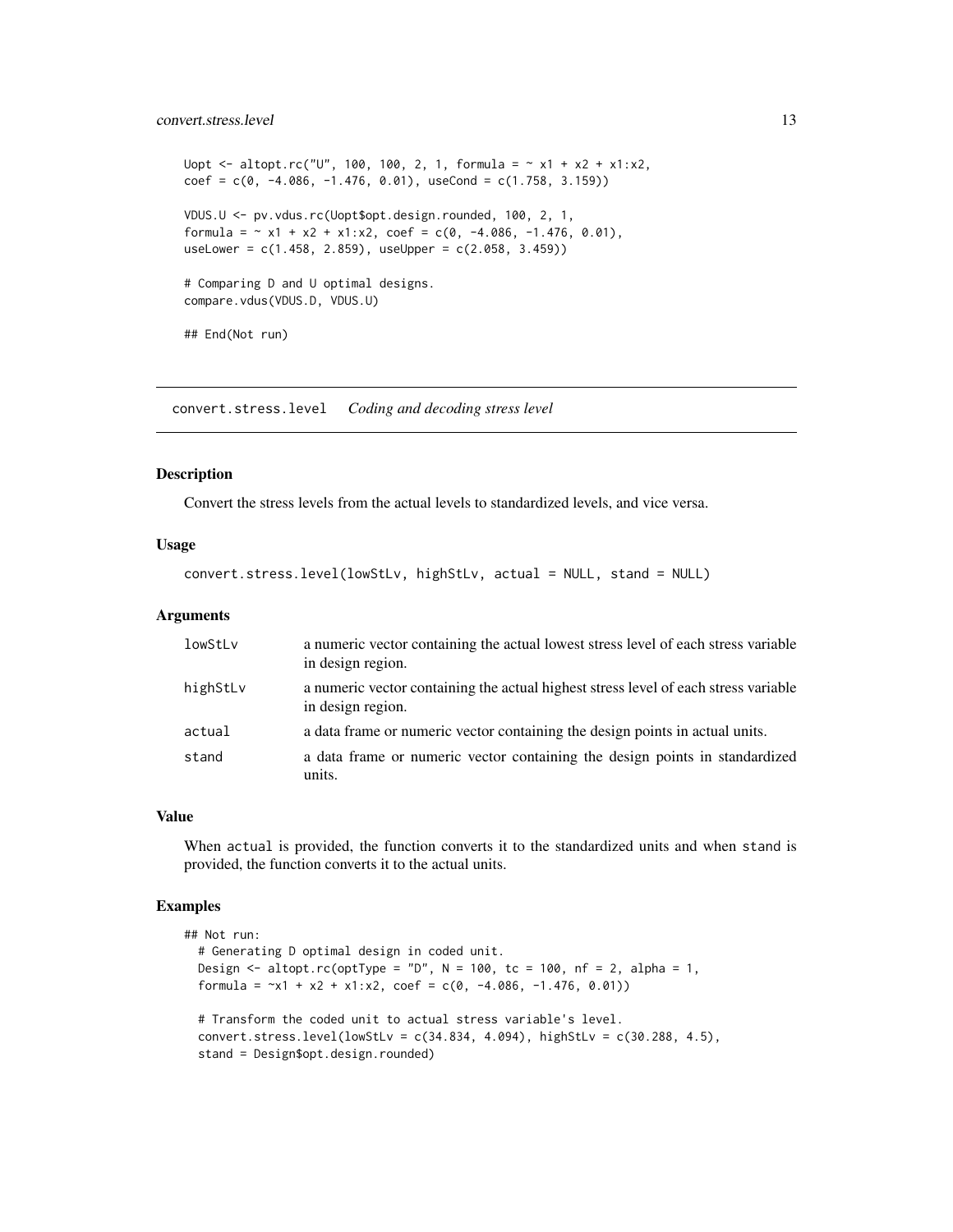```
# Transform the actual stress level to coded units.
 use <- c(38.281, 3.219)
 convert.stress.level(lowStLv = c(34.834, 4.094), highStLv = c(30.288, 4.5),
 actual = use)## End(Not run)
```
<span id="page-13-1"></span>design.plot *Design plot.*

# Description

[design.plot](#page-13-1) draws design plot as a form of a bubble plot of any two stress factors which are specified by xAxis and yAxis. The size of each bubble indicates the relative magnitude of allocation on each design point.

#### Usage

design.plot(design, xAxis, yAxis)

#### Arguments

| design | the data frame containing the coordinates and the number of allocation of each<br>design point. The design created by either altopt. rc or altopt. ic or any<br>design matrix with the same form as those can be provided for this argument. |
|--------|----------------------------------------------------------------------------------------------------------------------------------------------------------------------------------------------------------------------------------------------|
| xAxis  | the name of the factor to be displayed in x axis.                                                                                                                                                                                            |
| yAxis  | the name of the factor to be displayed in y axis.                                                                                                                                                                                            |

# Value

The bubble plot of a design with two stress factors.

```
## Not run:
# Design plot of D optimal design with right censoring.
Design1 <- altopt.rc("D", 100, 100, 2, 1, formula = \sim x1 + x2 + x1 : x2,
coef = c(0, -4.086, -1.476, 0.01))design.plot(Design1$opt.design.rounded, x1, x2)
## End(Not run)
```
<span id="page-13-0"></span>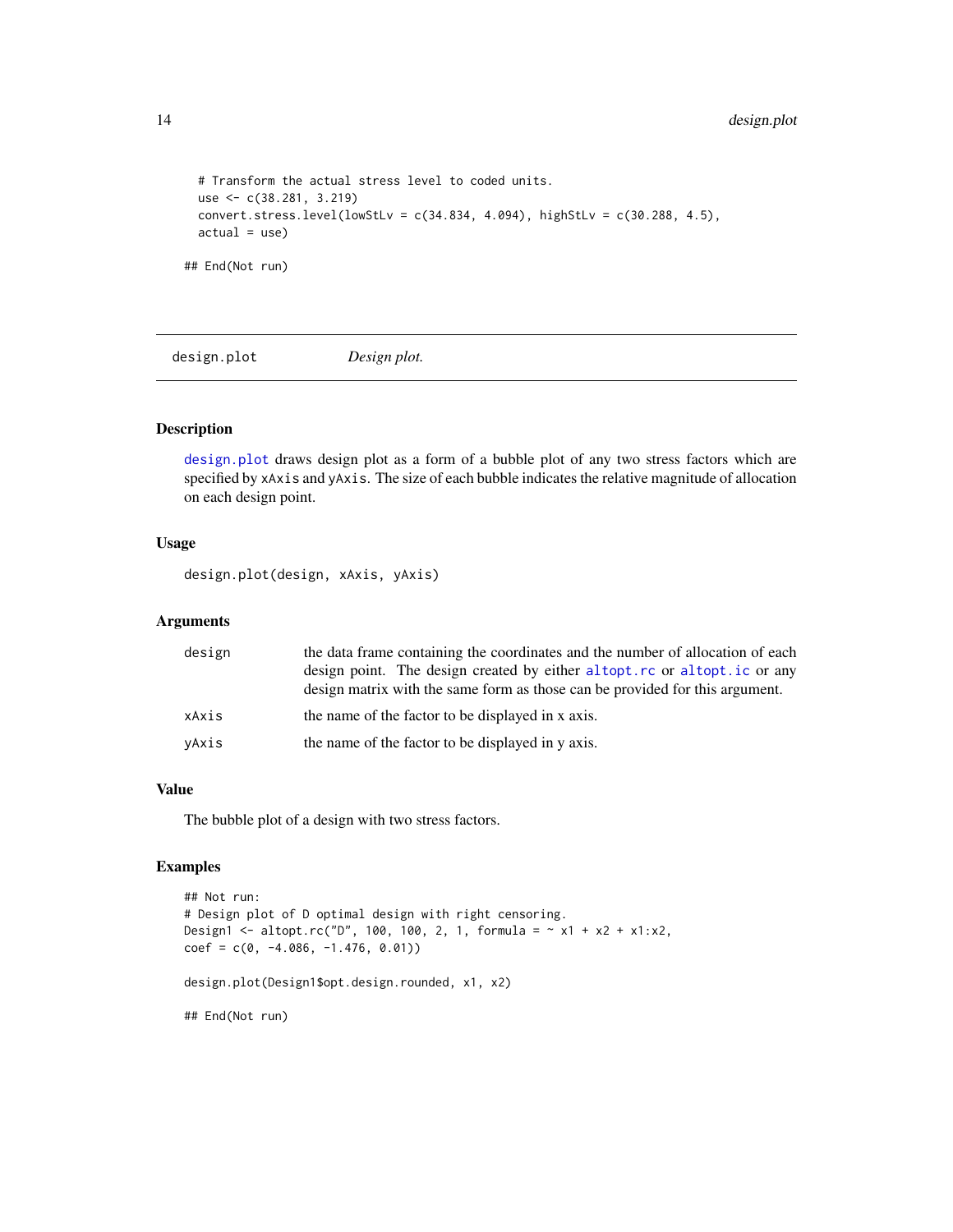<span id="page-14-1"></span><span id="page-14-0"></span>

# Description

[pv.contour.ic](#page-14-1) draws the contour plot of prediction variance for a given design with interval censoring plan. Either useCond or use region (useLower and useUpper) should be provided.

# Usage

```
pv.contour.ic(
  design,
  xAxis,
 yAxis,
  t,
 k,
  nf,
  alpha,
  formula,
  coef,
 useCond = NULL,
 useLower = NULL,
  useUpper = NULL
)
```
# Arguments

| design             | the data frame containing the coordinates and the number of allocation of each<br>design point. The design created by either altopt.rc or altopt.ic or any<br>design matrix with the same form as those can be provided for this argument. |
|--------------------|--------------------------------------------------------------------------------------------------------------------------------------------------------------------------------------------------------------------------------------------|
| xAxis              | the name of the factor to be displayed in x axis.                                                                                                                                                                                          |
| yAxis              | the name of the factor to be displayed in y axis.                                                                                                                                                                                          |
| t                  | the total testing time.                                                                                                                                                                                                                    |
| k                  | the number of time intervals.                                                                                                                                                                                                              |
| nf                 | the number of stress factors.                                                                                                                                                                                                              |
| alpha              | the value of the shape parameter of Weibull distribution.                                                                                                                                                                                  |
| formula            | the object of class formula which is the linear predictor model.                                                                                                                                                                           |
| coef               | the numeric vector containing the coefficients of each term in formula.                                                                                                                                                                    |
| useCond            | the vector of specified use condition. If it is provided, the contour line will be<br>generated up to this point.                                                                                                                          |
| useLower, useUpper |                                                                                                                                                                                                                                            |
|                    | the vector of the use region. If these are provided, the contour line will be gener-<br>ated up to this region. Note that either use Cond or both of use Lower, use Upper<br>should be provided.                                           |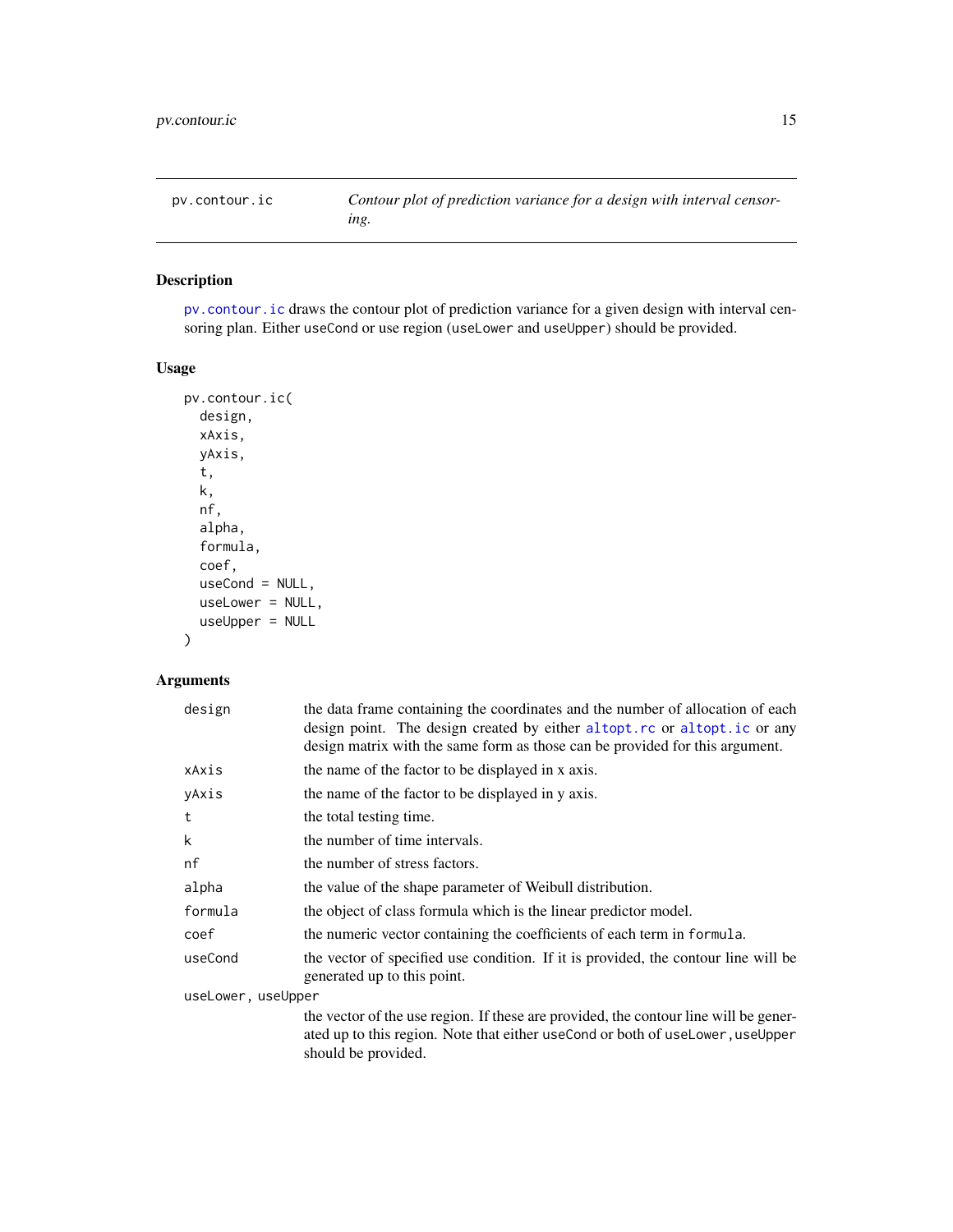#### Value

The contour plot of prediction variance for interval censoring.

#### See Also

[altopt.ic](#page-6-1)

### Examples

```
## Not run:
# Contour plot of prediction variance of U optimal design with interval censoring.
Design <- altopt.ic("D", 100, 30, 5, 2, 1, formula = \sim x1 + x2 + x1 : x2,
coef = c(0, -4.086, -1.476, 0.01), useCond = c(1.758, 3.159))pv.contour.ic(Design$opt.design.rounded, x1, x2, 30, 5, 2, 1,
formula = \sim x1 + x2 + x1:x2, coef = c(0, -4.086, -1.476, 0.01), useCond = c(1.758, 3.159))
```
## End(Not run)

<span id="page-15-1"></span>pv.contour.rc *Contour plot of prediction variance for a design with right censoring.*

# Description

[pv.contour.rc](#page-15-1) draws the contour plot of prediction variance for a given design with right censoring plan. Either useCond or use region (useLower and useUpper) should be provided.

### Usage

```
pv.contour.rc(
  design,
 xAxis,
  yAxis,
  tc,
  nf,
  alpha,
  formula,
  coef,
  useCond = NULL,useLower = NULL,
  useUpper = NULL
)
```
<span id="page-15-0"></span>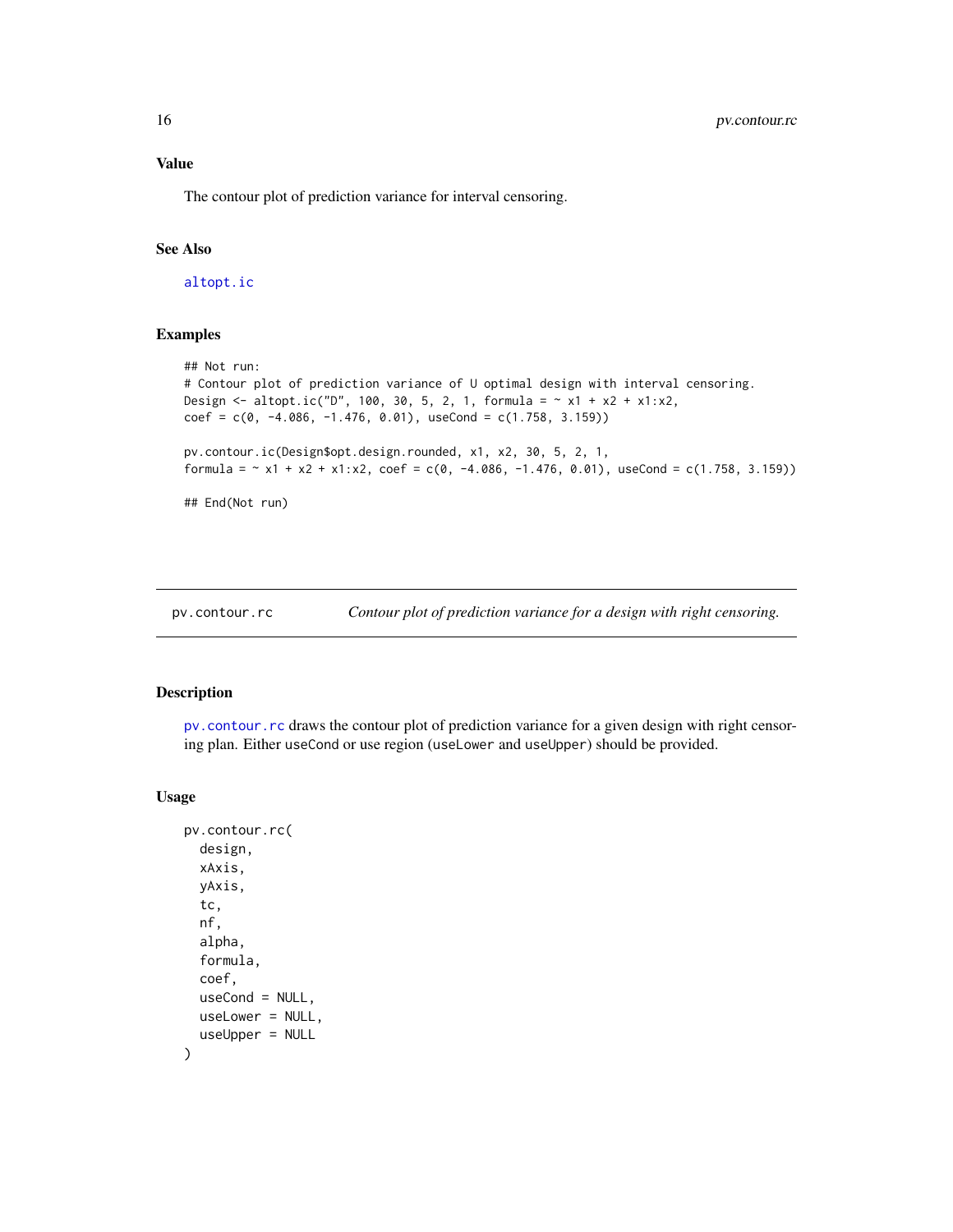# <span id="page-16-0"></span>pv.contour.rc 17

#### Arguments

| design             | the data frame containing the coordinates and the number of allocation of each<br>design point. The design created by either altopt.rc or altopt.ic or any<br>design matrix with the same form as those can be provided for this argument. |
|--------------------|--------------------------------------------------------------------------------------------------------------------------------------------------------------------------------------------------------------------------------------------|
| xAxis              | the name of the factor to be displayed in x axis.                                                                                                                                                                                          |
| yAxis              | the name of the factor to be displayed in y axis.                                                                                                                                                                                          |
| tc                 | the censoring time.                                                                                                                                                                                                                        |
| nf                 | the number of stress factors.                                                                                                                                                                                                              |
| alpha              | the value of the shape parameter of Weibull distribution.                                                                                                                                                                                  |
| formula            | the object of class formula which is the linear predictor model.                                                                                                                                                                           |
| coef               | the numeric vector containing the coefficients of each term in formula.                                                                                                                                                                    |
| useCond            | the vector of specified use condition. If it is provided, the contour line will be<br>generated up to this point.                                                                                                                          |
| useLower, useUpper |                                                                                                                                                                                                                                            |
|                    | the vector of the use region. If these are provided, the contour line will be gener-<br>ated up to this region. Note that either useCond or both of useLower, useUpper<br>should be provided.                                              |

#### Value

The contour plot of prediction variance for right censoring.

# See Also

[altopt.rc](#page-8-1)

#### Examples

```
## Not run:
# Contour plot of prediction variance of U optimal design with right censoring.
Design <- altopt.rc("D", 100, 100, 2, 1, formula = \sim x1 + x2 + x1:x2,
coef = c(0, -4.086, -1.476, 0.01), useCond = c(1.758, 3.159))
```

```
pv.contour.rc(Design$opt.design.rounded, x1, x2, 100, 2, 1,
formula = \sim x1 + x2 + x1:x2, coef = c(0, -4.086, -1.476, 0.01), useCond = c(1.758, 3.159))
```
## End(Not run)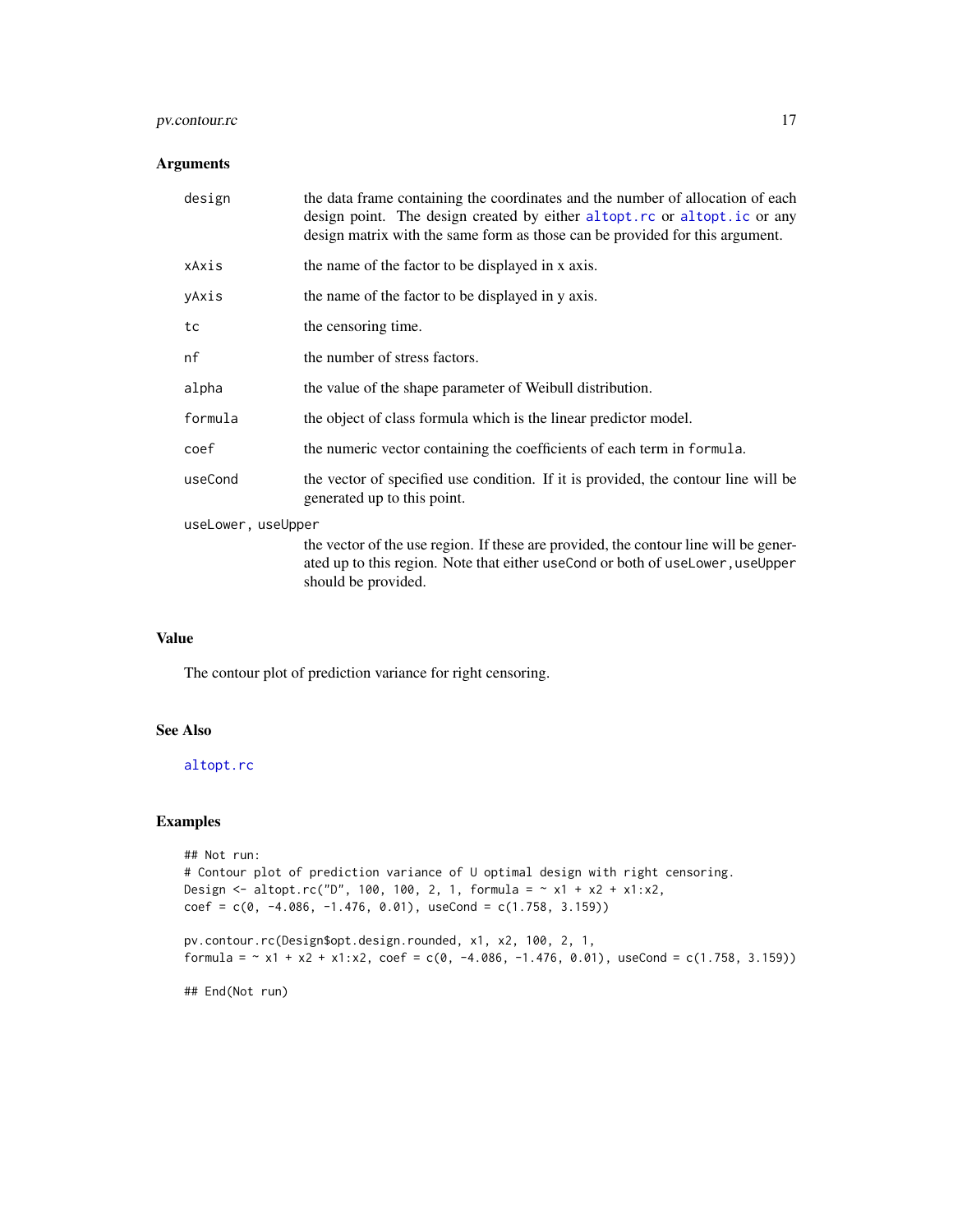# Description

[pv.fus.ic](#page-17-1) draws the FUS plot of prediction variance for a given design with interval censoring plan. The use region (useLower and useUpper) should be provided.

#### Usage

```
pv.fus.ic(
 design,
  t,
 k,
  nf,
  alpha,
  formula,
  coef,
 useLower = NULL,
  useUpper = NULL
)
```
# Arguments

| design             | the data frame containing the coordinates and the number of allocation of each<br>design point. The design created by either altopt.rc or altopt.ic or any<br>design matrix with the same form as those can be provided for this argument. |
|--------------------|--------------------------------------------------------------------------------------------------------------------------------------------------------------------------------------------------------------------------------------------|
| t                  | the total testing time.                                                                                                                                                                                                                    |
| k                  | the number of time intervals.                                                                                                                                                                                                              |
| nf                 | the number of stress factors.                                                                                                                                                                                                              |
| alpha              | the value of the shape parameter of Weibull distribution.                                                                                                                                                                                  |
| formula            | the object of class formula which is the linear predictor model.                                                                                                                                                                           |
| coef               | the numeric vector containing the coefficients of each term in formula.                                                                                                                                                                    |
| useLower, useUpper |                                                                                                                                                                                                                                            |
|                    | the vectors containing the lower bound and upper bound for the use region. They<br>should be provided for FUS plot.                                                                                                                        |

# Value

The "trellis" object which includes the FUS plot for interval censoring.

# See Also

[altopt.ic](#page-6-1)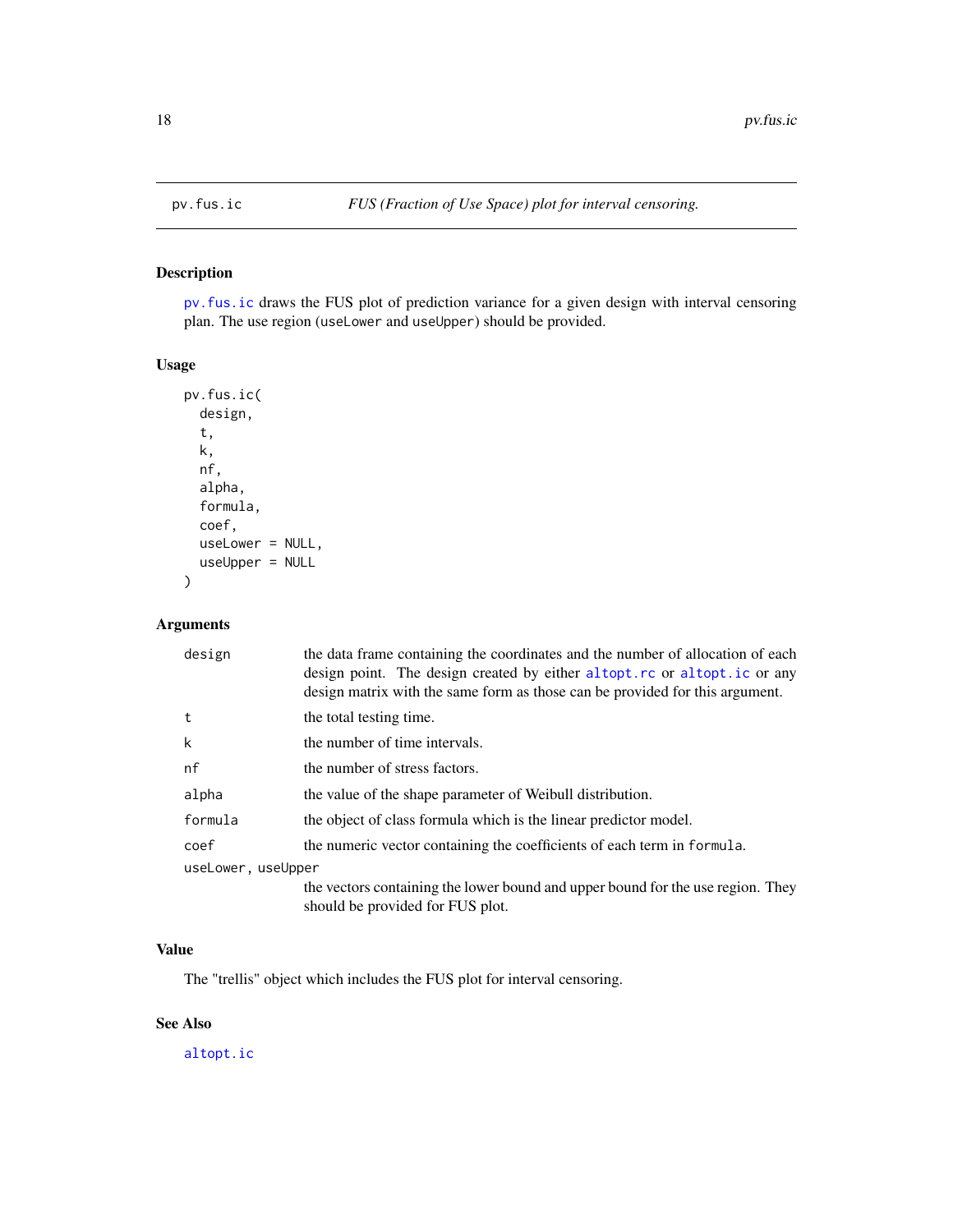#### <span id="page-18-0"></span>pv.fus.rc 19

# Examples

```
## Not run:
# FUS plot of I optimal design with interval censoring.
Design <- altopt.ic("I", 100, 30, 5, 2, 1, formula = \sim x1 + x2 + x1:x2,
coef = c(0, -4.086, -1.476, 0.01), useLower = c(1.458, 2.859), useUpper = c(2.058, 3.459))pv.fus.ic(Design$opt.design.rounded, 30, 5, 2, 1,
formula = \sim x1 + x2 + x1:x2, coef = c(0, -4.086, -1.476, 0.01),
useLower = c(1.458, 2.859), useUpper = c(2.058, 3.459)## End(Not run)
```
<span id="page-18-1"></span>

| pv.fus.rc | FUS (Fraction of Use Space) plot for right censoring. |  |
|-----------|-------------------------------------------------------|--|
|           |                                                       |  |

# Description

[pv.fus.rc](#page-18-1) draws the FUS plot of prediction variance for a given design with right censoring plan. The use region (useLower and useUpper) should be provided.

## Usage

```
pv.fus.rc(
  design,
  tc,
  nf,
  alpha,
  formula,
  coef,
 useLower = NULL,
  useUpper = NULL
```
)

# Arguments

| design             | the data frame containing the coordinates and the number of allocation of each<br>design point. The design created by either altopt.rc or altopt.ic or any<br>design matrix with the same form as those can be provided for this argument. |
|--------------------|--------------------------------------------------------------------------------------------------------------------------------------------------------------------------------------------------------------------------------------------|
| tc                 | the censoring time.                                                                                                                                                                                                                        |
| nf                 | the number of stress factors.                                                                                                                                                                                                              |
| alpha              | the value of the shape parameter of Weibull distribution.                                                                                                                                                                                  |
| formula            | the object of class formula which is the linear predictor model.                                                                                                                                                                           |
| coef               | the numeric vector containing the coefficients of each term in formula.                                                                                                                                                                    |
| useLower, useUpper |                                                                                                                                                                                                                                            |
|                    | the vectors containing the lower bound and upper bound for the use region. They<br>should be provided for FUS plot.                                                                                                                        |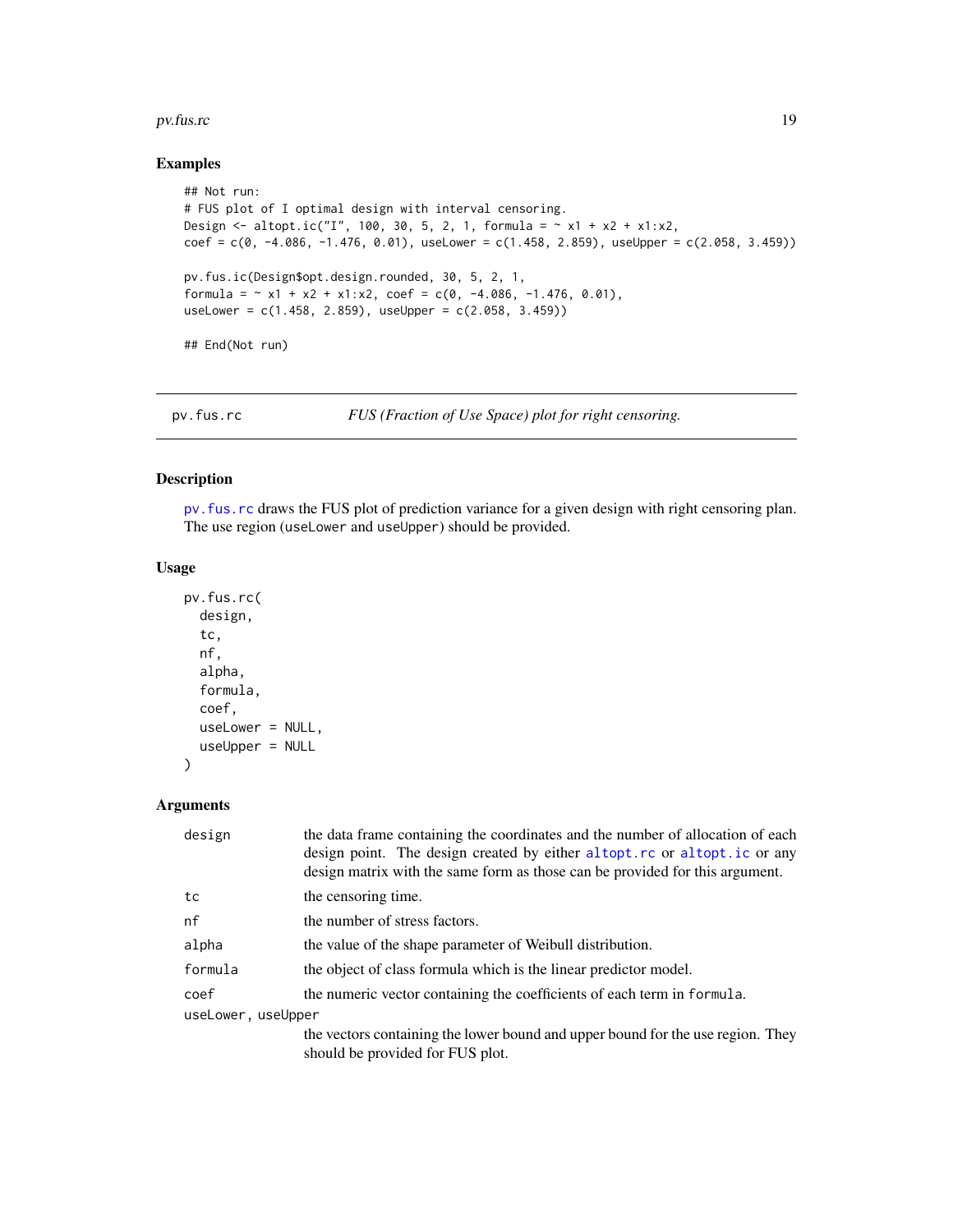# Value

The "trellis" object which includes the FUS plot for right censoring.

#### See Also

[altopt.rc](#page-8-1)

# Examples

```
## Not run:
# FUS plot of I optimal design with right censoring.
Design <- altopt.rc("I", 100, 100, 2, 1, formula = \sim x1 + x2 + x1:x2,
coef = c(0, -4.086, -1.476, 0.01), useLower = c(1.458, 2.859), useUpper = c(2.058, 3.459))pv.fus.rc(Design$opt.design.rounded, 100, 2, 1,
formula = \sim x1 + x2 + x1:x2, coef = c(0, -4.086, -1.476, 0.01),
useLower = c(1.458, 2.859), useUpper = c(2.058, 3.459)## End(Not run)
```
<span id="page-19-1"></span>pv.vdus.ic *VDUS (Variance Dispersion of Use Space) plot for interval censoring.*

#### Description

[pv.vdus.ic](#page-19-1) draws the VDUS plot of prediction variance for a given design with interval censoring plan. The use region (useLower and useUpper) should be provided.

#### Usage

```
pv.vdus.ic(
  design,
  t,
  k,
  nf,
  alpha,
  formula,
  coef,
 useLower = NULL,
  useUpper = NULL
```

```
)
```
# Arguments

| design | the data frame containing the coordinates and the number of allocation of each |
|--------|--------------------------------------------------------------------------------|
|        | design point. The design created by either altopt.rc or altopt.ic or any       |
|        | design matrix with the same form as those can be provided for this argument.   |
| $^+$   | the total testing time.                                                        |

<span id="page-19-0"></span>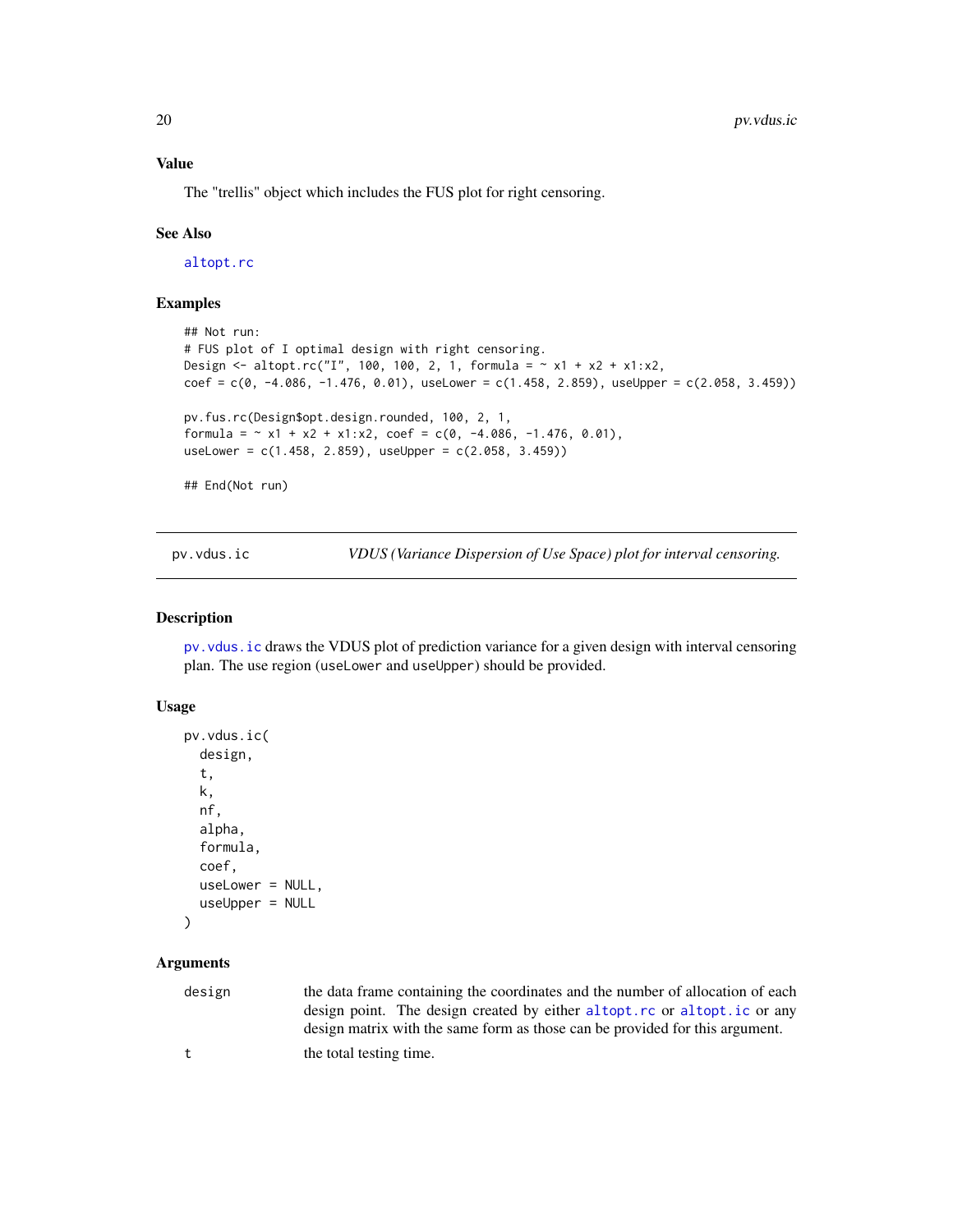<span id="page-20-0"></span>

| k                  | the number of time intervals.                                                                                        |
|--------------------|----------------------------------------------------------------------------------------------------------------------|
| nf                 | the number of stress factors.                                                                                        |
| alpha              | the value of the shape parameter of Weibull distribution.                                                            |
| formula            | the object of class formula which is the linear predictor model.                                                     |
| coef               | the numeric vector containing the coefficients of each term in formula.                                              |
| useLower, useUpper |                                                                                                                      |
|                    | the vectors containing the lower bound and upper bound for the use region. They<br>should be provided for VDUS plot. |

# Value

The "trellis" object which includes the VDUS plot for interval censoring.

# See Also

[altopt.ic](#page-6-1)

# Examples

```
## Not run:
# VDUS plot of I optimal design with interval censoring.
Design <- altopt.ic("I", 100, 30, 5, 2, 1, formula = \sim x1 + x2 + x1 : x2,
coef = C(0, -4.086, -1.476, 0.01), useLower = C(1.458, 2.859), useUpper = C(2.058, 3.459)pv.vdus.ic(Design$opt.design.rounded, 30, 5, 2, 1,
formula = \sim x1 + x2 + x1:x2, coef = c(0, -4.086, -1.476, 0.01),
useLower = c(1.458, 2.859), useUpper = c(2.058, 3.459)## End(Not run)
```
<span id="page-20-1"></span>pv.vdus.rc *VDUS (Variance Dispersion of Use Space) plot for right censoring.*

#### Description

[pv.vdus.rc](#page-20-1) draws the VDUS plot of prediction variance for a given design with right censoring plan. The use region (useLower and useUpper) should be provided.

#### Usage

```
pv.vdus.rc(
  design,
  tc,
  nf,
  alpha,
  formula,
  coef,
```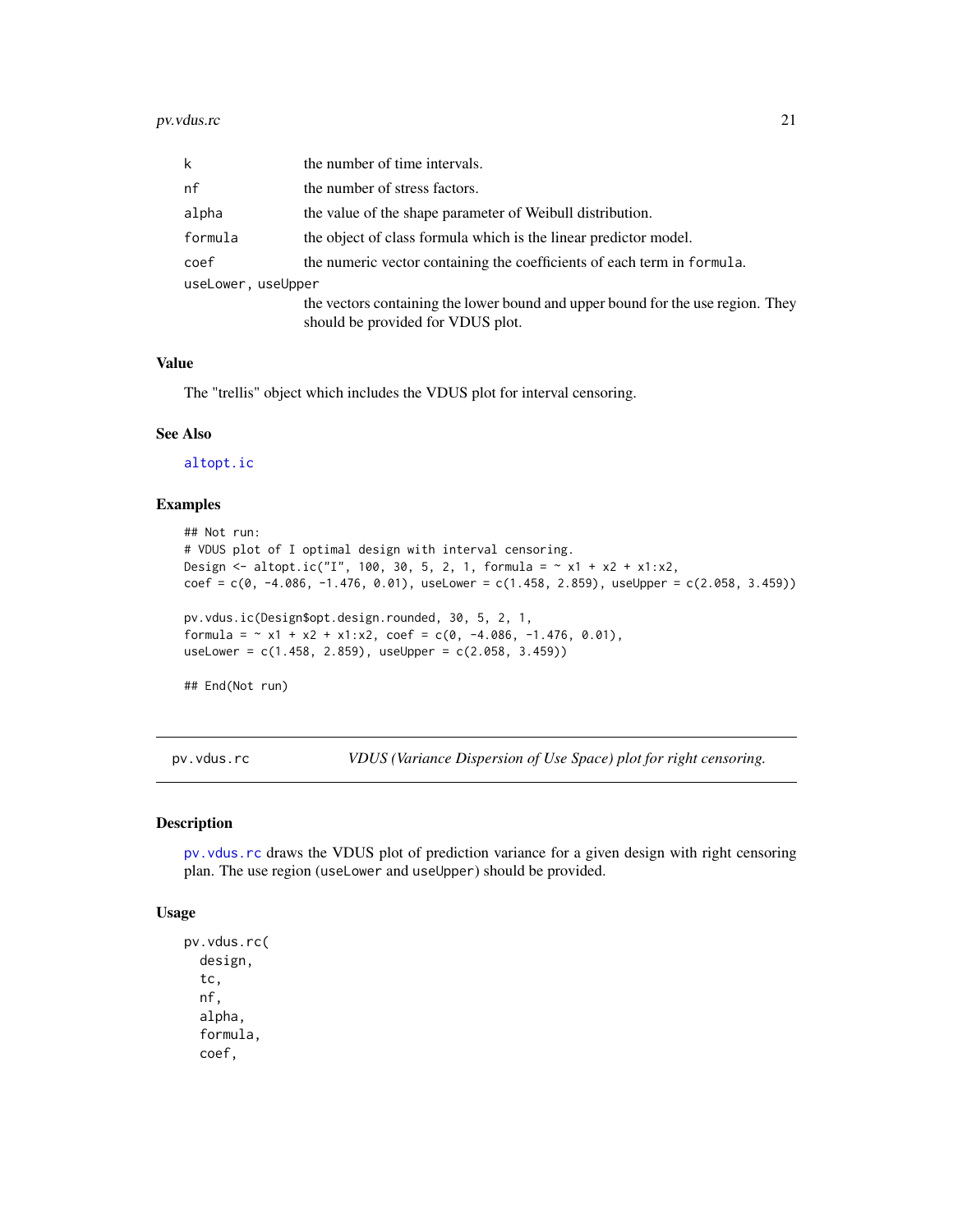```
useLower = NULL,
 useUpper = NULL
\lambda
```
#### Arguments

| design             | the data frame containing the coordinates and the number of allocation of each<br>design point. The design created by either altopt.rc or altopt.ic or any<br>design matrix with the same form as those can be provided for this argument. |
|--------------------|--------------------------------------------------------------------------------------------------------------------------------------------------------------------------------------------------------------------------------------------|
| tc                 | the censoring time.                                                                                                                                                                                                                        |
| nf                 | the number of stress factors.                                                                                                                                                                                                              |
| alpha              | the value of the shape parameter of Weibull distribution.                                                                                                                                                                                  |
| formula            | the object of class formula which is the linear predictor model.                                                                                                                                                                           |
| coef               | the numeric vector containing the coefficients of each term in formula.                                                                                                                                                                    |
| useLower, useUpper |                                                                                                                                                                                                                                            |
|                    | the vectors containing the lower bound and upper bound for the use region. They<br>should be provided for VDUS plot.                                                                                                                       |

#### Value

The "trellis" object which includes the VDUS plot for right censoring.

### See Also

[altopt.rc](#page-8-1)

#### Examples

```
## Not run:
# VDUS plot of I optimal design with right censoring.
Design <- altopt.rc("I", 100, 100, 2, 1, formula = \sim x1 + x2 + x1:x2,
coef = c(0, -4.086, -1.476, 0.01), useLower = c(1.458, 2.859), useUpper = c(2.058, 3.459))
pv.vdus.rc(Design$opt.design.rounded, 100, 2, 1,
formula = \sim x1 + x2 + x1:x2, coef = c(0, -4.086, -1.476, 0.01),
useLower = c(1.458, 2.859), useUpper = c(2.058, 3.459))
```
## End(Not run)